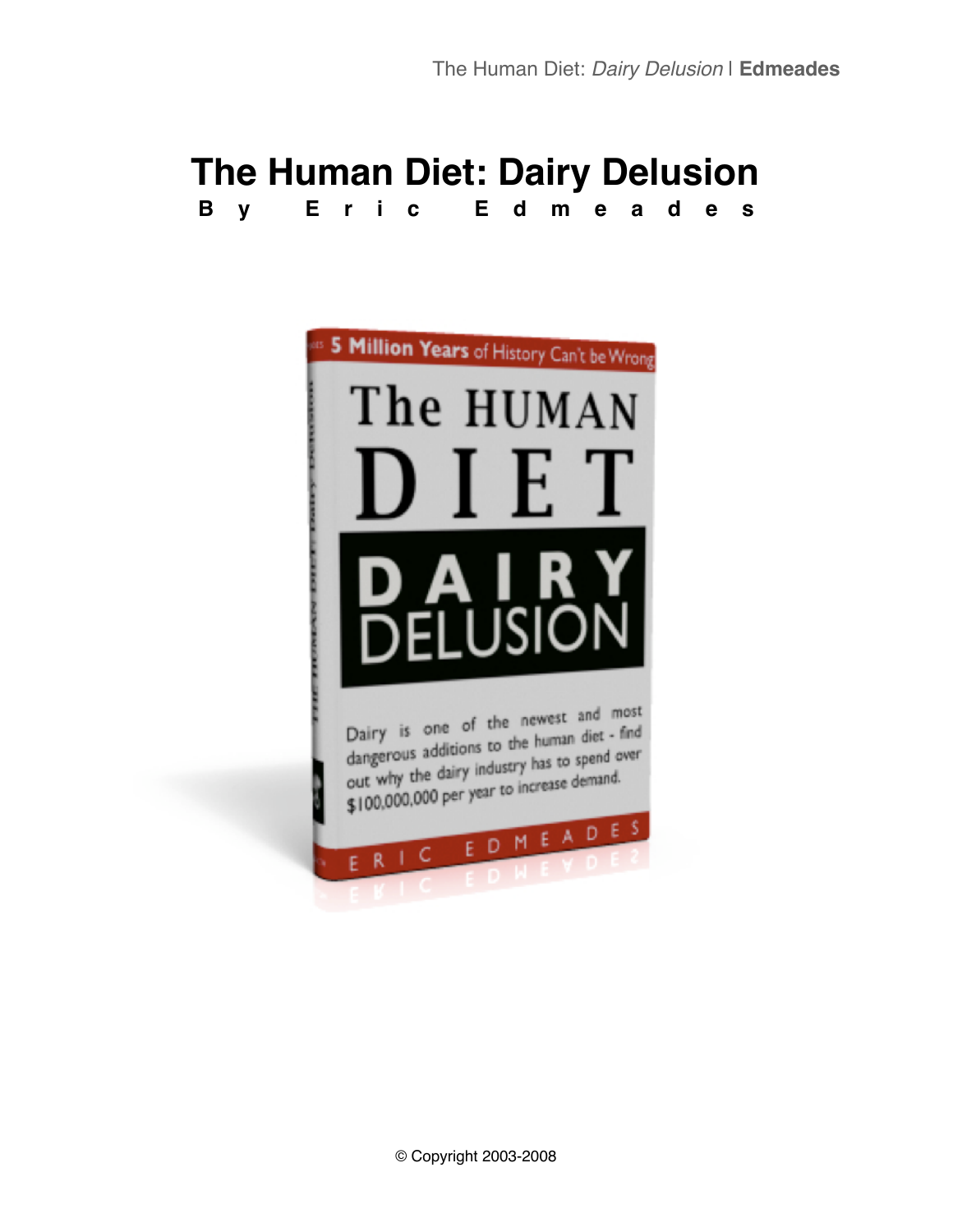# **Table of Contents**

| <b>Introduction</b>                                  | 3               |
|------------------------------------------------------|-----------------|
| <b>The Delusion Begins</b>                           | 5               |
| <b>Recovery</b>                                      | $\overline{7}$  |
| <b>Human History and Evolution</b>                   | 12 <sub>2</sub> |
| <b>The Calcium Myth</b>                              | 17              |
| Where did we get calcium from before?                | 17              |
| Just how much calcium to we need?                    | 19              |
| Is milk a good source of dietary calcium?            | 21              |
| <b>Animal Rights</b>                                 | 24              |
| <b>Sneak Preview: Discover Your True Way of Life</b> | 26              |
| <b>Eric Speaks</b>                                   | 27              |
| Walking with the Bushman and See You at the Top      | 27              |
| <b>Building Schools</b>                              | 27              |
| <b>Footnotes and References</b>                      | 28              |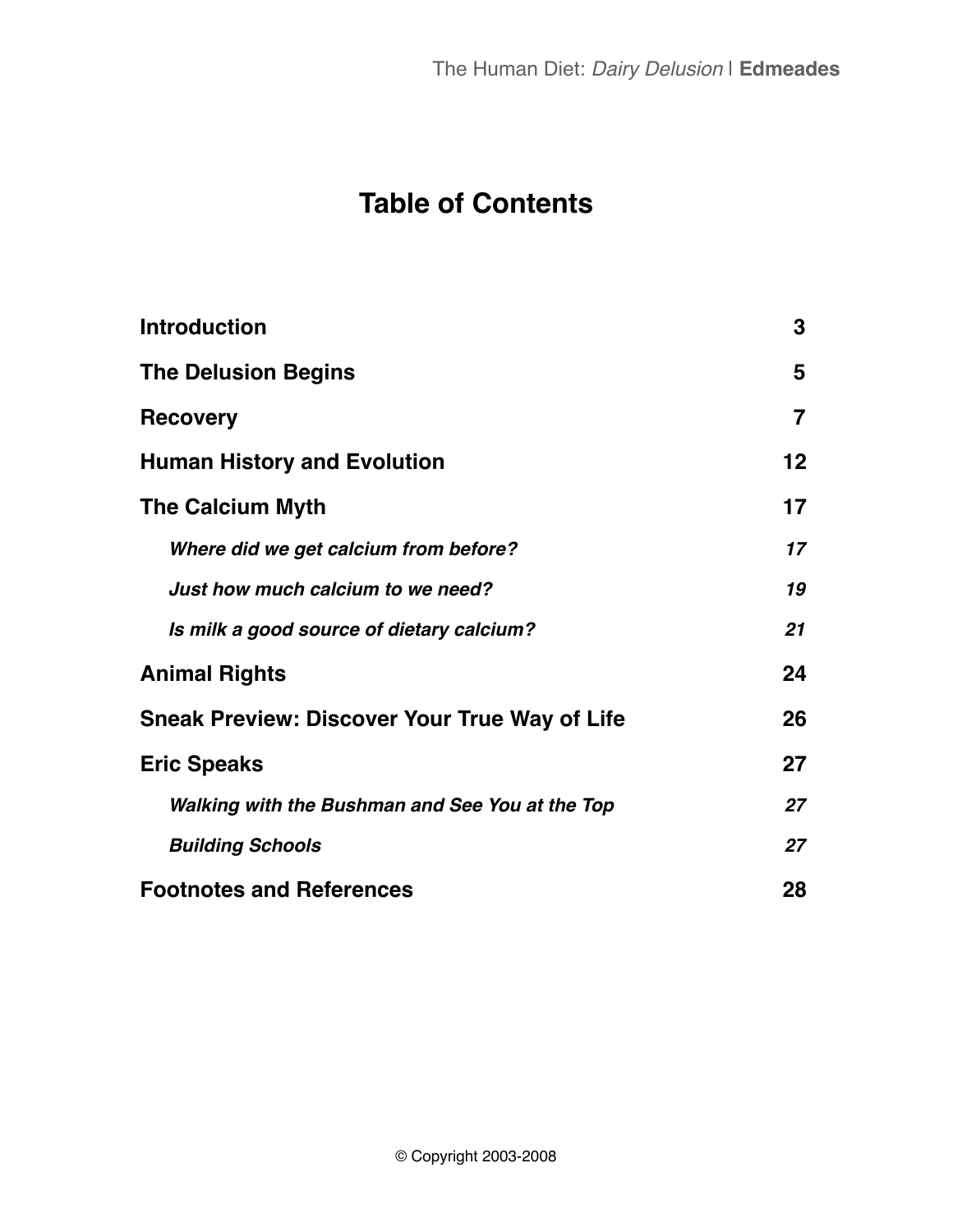# <span id="page-2-0"></span>**Introduction**

Dairy products played a major role in my inspiration to write The Human Diet. My experiences with, and research into, dairy products inspired my curiosity about food, nutrition and the development of the human diet.

You may be shocked to learn how new dairy products are to humans and that, as a result of this recent introduction to human consumption, they are not necessary nor are they a natural component of the human diet. In fact, regardless of what *they* may tell you, dairy products can be quite harmful to people.

I know that this is a vastly different message than you will have received in school, from the government and, in most cases, from your parents.

The essential message of The Human Diet is that your experience of optimal health and energy is directly related to how closely you adhere to your body's design. In other words, your body is the result of millions of years of natural selection. This lengthy processes has created a miraculous machine - a machine that has specific nutritional requirements. If you give your body what it wants and needs, it will reward you with significantly better health and energy.

On the other hand, if you (a) put the wrong fuel in your body and (b) fail to put the right fuel in your body, there will be consequences. You wouldn't put diesel in a petrol powered car, would you? Surely, if you put the wrong fuels into your body, you would expect it not to stall from time to time or, perhaps, to fail entirely?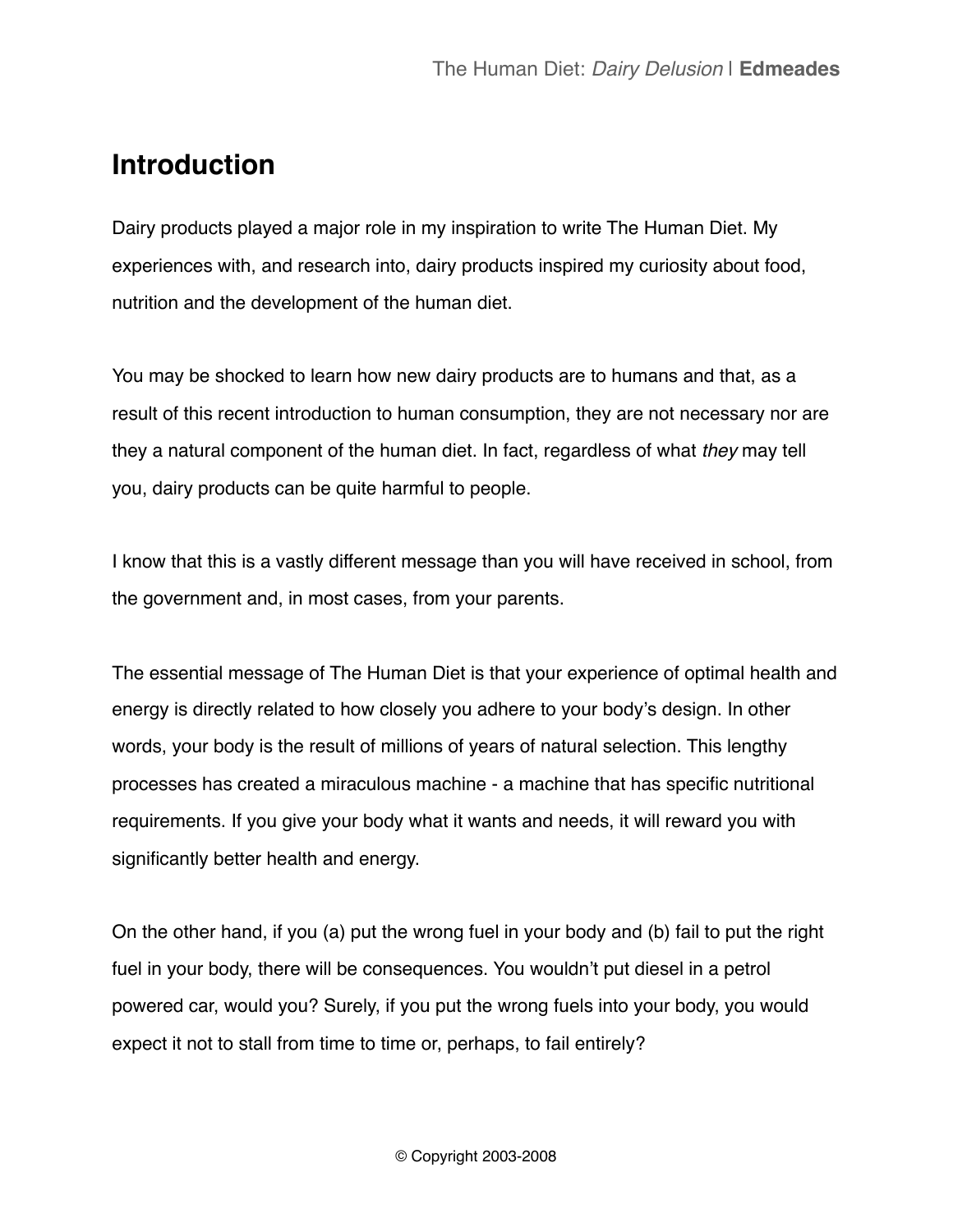Dairy products are, you will come to understand, one of those ʻwrong fuels.' Sure, we can get energy from dairy products, but at what cost?

In this book we will explore the history of dairy products and how they came to feature in the human diet. We will find out that milk and dairy products have no place in the human digestive system and that your health will be dramatically improved by eliminating dairy products from your diet.

But first, we must begin with a question: Why do so many people believe that milk is not only good for us, but essential for our health when no other species on earth drinks the milk of another species, or for that matter, continues drinking its own species' milk into adulthood?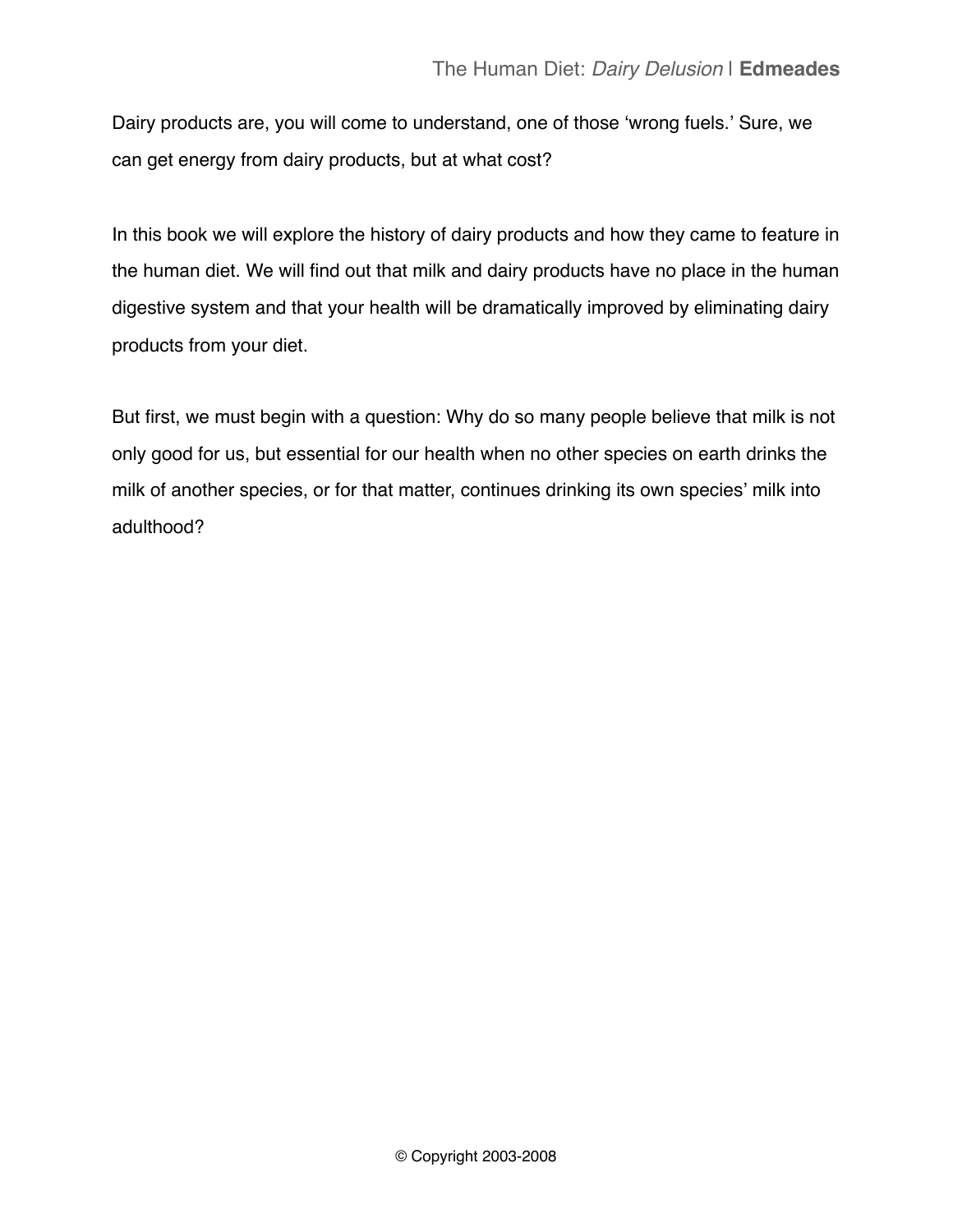# <span id="page-4-0"></span>**The Delusion Begins**

As we have discussed, I was, until my early twenties, a strong believer that dairy milk was an important part of the human diet. After all, how else would I get all my calcium needs met?

Like most people, I was a staunch supporter of, and believer in, milk and dairy products. As a child I had been allergic -- something I later understood as a blessing -- to milk and grew up thinking that I was weak as a result.

When my childhood allergies to milk passed and milk was reintroduced to my diet, I felt as though I had lots catching up to do. I drank milk regularly and even forced myself to eat cheese even though I hated it.

Despite, or perhaps looking at it now *because* of this, I still managed to break several bones as a child. An arm, a leg and several fingers. This was, of course, blamed in part on my childhood allergy to milk.

I now believe, after years of research, that any weakening of my bones came from the massive reintroduction of milk into my diet -- we will come to the mechanics of this later.

So why did I have such a strong belief in milk? Why do most children growing up in the west also have this belief? For my part, my belief was reinforced by posters at school, television advertisements, well-meaning parents and teachers and just about everyone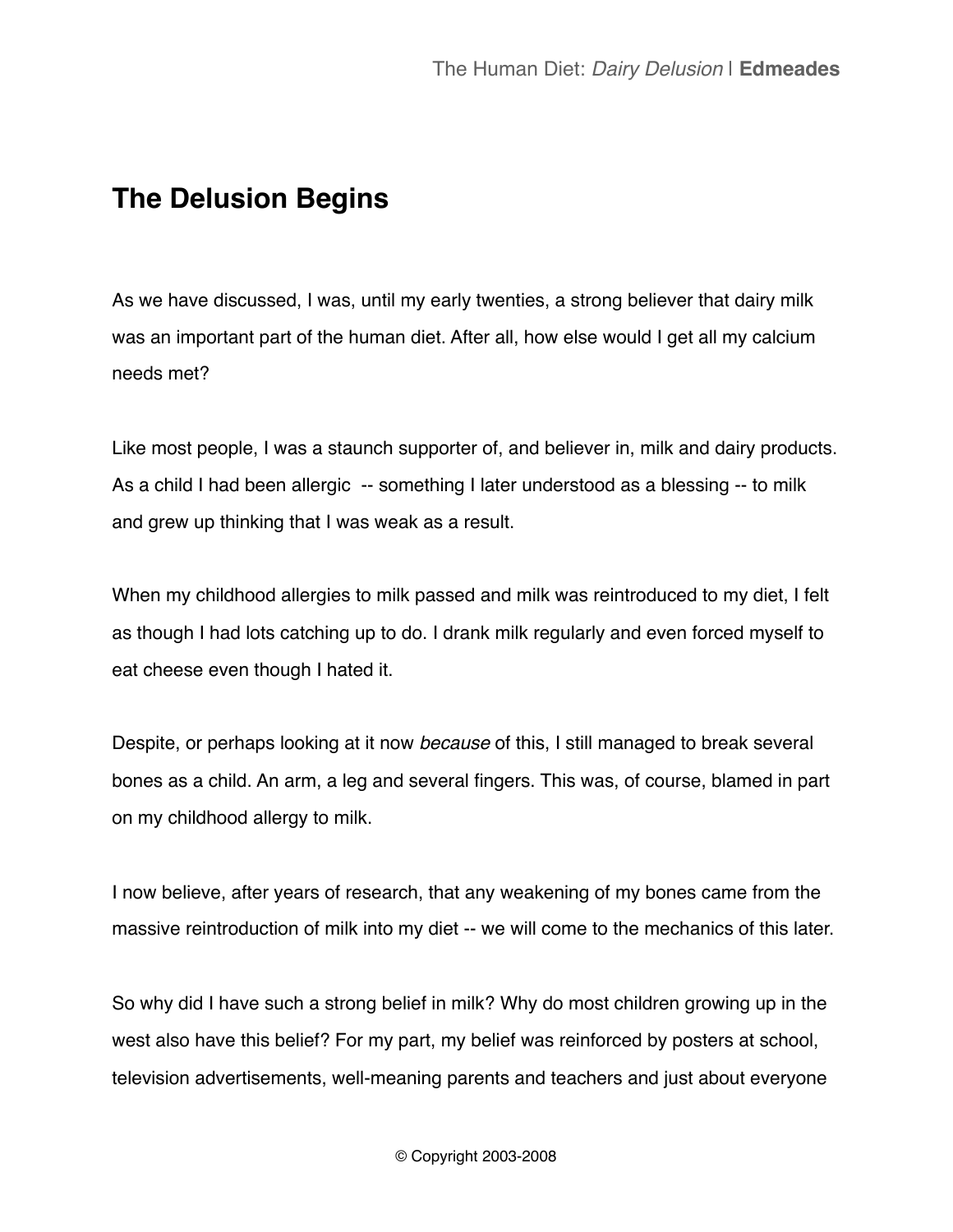else. Later, I would discover that this was not an accident -- it was the result of very expensive, cleaver and intentional marketing and lobbying by the dairy industry.

Before I could discover that, though, I had a long way to go. As I approached my teen years, I began to develop severe and painful acne, persistent allergies, routine stomach aches and extremely regular and painful throat infections.

Sometimes you need to hit rock bottom before you can see the truth. In my early twenties, after years of pills and injections for my allergies and ailments, a specialist decided that surgery was the best way to proceed.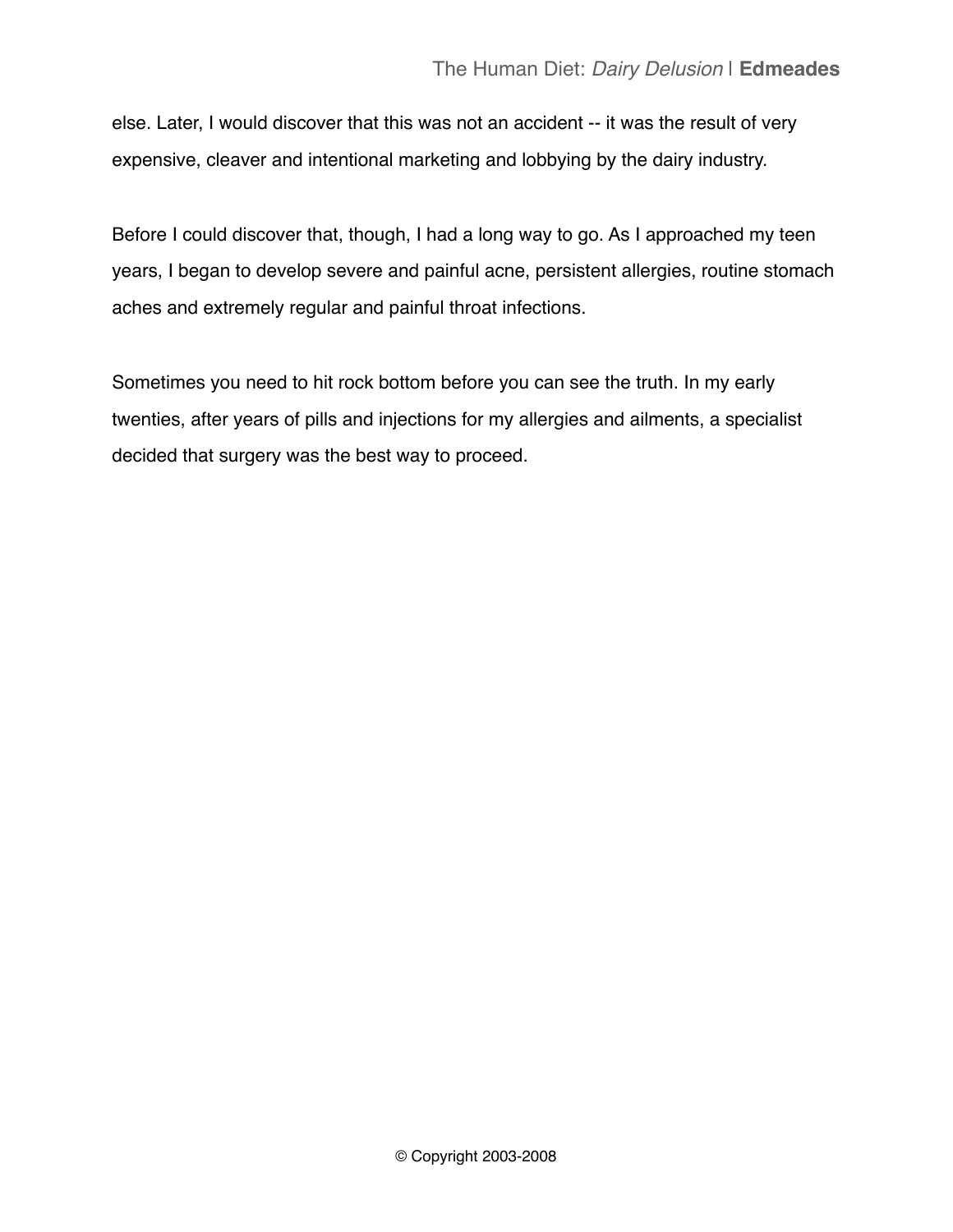### <span id="page-6-0"></span>**Recovery**

I had just left my doctor's office with a new appointment slip. I was scheduled for surgery and soon I my offending tonsils would be long gone, sitting in a jar somewhere.

While had I agreed to the surgery – I was certainly not going to argue with a specialist – I was somewhat reluctant and concerned. However they got there – whether created by God or evolution – I was certain that I was meant to have tonsils.

It was around this time that I met my good friend, Tim Ames sold me some tickets to a motivational seminar in Vancouver, Canada. Tim was a vibrant young man with a great deal of energy – like most good sales people. He convinced me to attend the program and suggested that I pay special attention to the third day.

On the third day I discovered that the motivational part of the program was over and we were now learning about health – what is the point in making all this money if you are not around to spend it?

One of the many recommendations of the program was ridiculous to me at the time: to eliminate dairy products from my diet.

Milk, I thought then, was not simply important to our diets, but vital. After all, why would the schools give it to us for free? Why would our health teacher tell us to drink it? Why would the television keep telling us that, "Milk. It does a body good," if it didn't?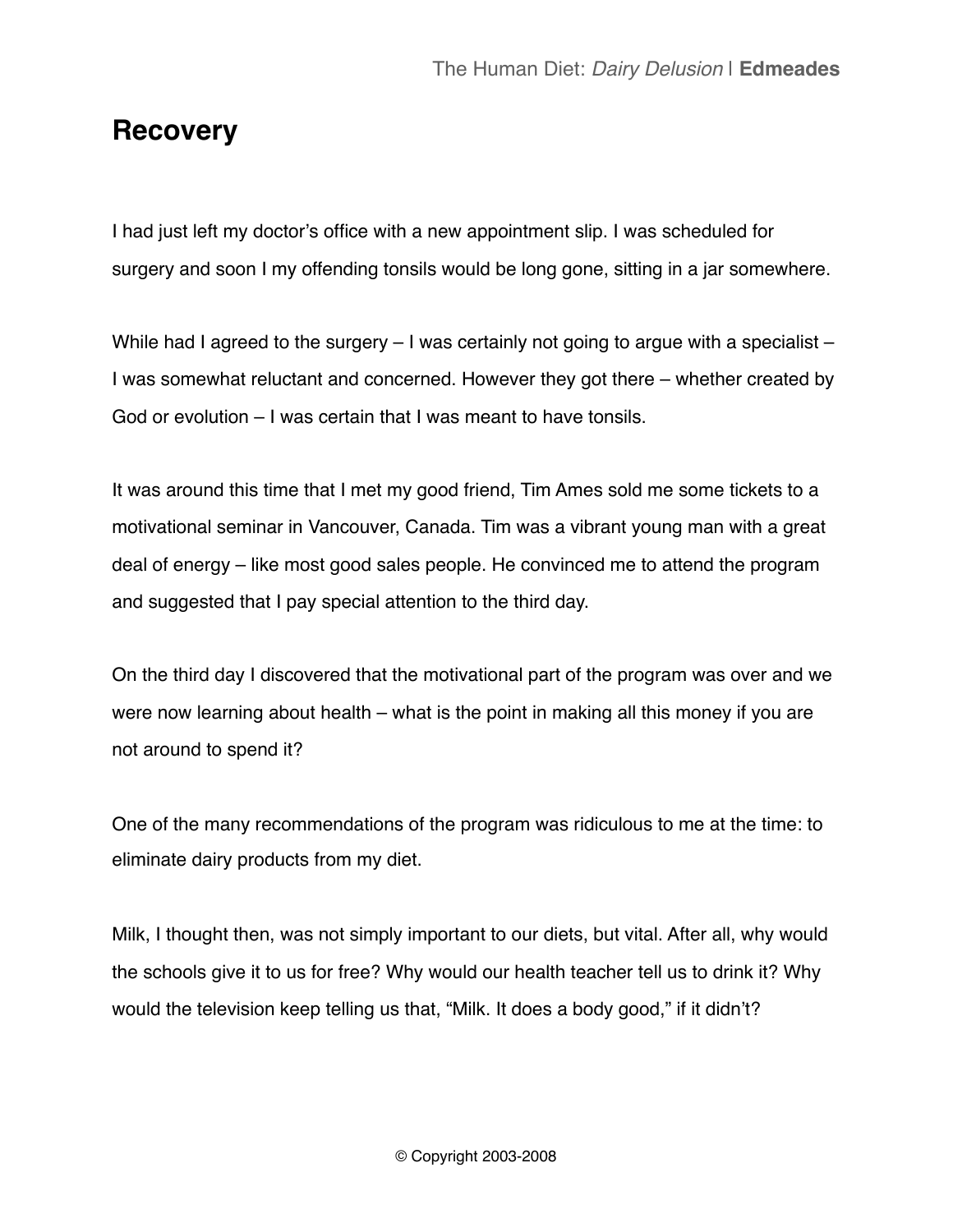Tim intervened again. He knew about my upcoming surgery, now only 6 weeks away, and he implored me to try giving up dairy just until then. After the surgery, he joked, I could have as much ice cream as I wanted.

It was not immediately easy because I routinely ate cereal for breakfast, cheese on my pizza and ice cream, so it was going to be a big change. Still, I did it.

Three weeks later I noticed that for only the second time since before puberty I had a clear complexion. I had suffered with fairly serious acne – cystic at times – for several years and now my face was clear.

My face had cleared up once before when I was prescribed Accutane. Yet, as soon as I finished my course of pills, my face and neck broke out again. It was only later that I noticed a pattern. As well as a very long list of hideous side effects and warnings, Accutane comes with a firm recommendation that you avoid dairy products thought the treatment.

So, the only two times my complexion had cleared up, I was free of dairy products.

The absence of acne on my face is a gift that is hard to explain. Quite apart from the self-esteem and related issues, my acne was really quite painful. To be free of it felt like nothing less than a miracle. And there were more miracles to come.

I woke up one morning soon after my face cleared up and realised that I and slept really well. This was a novelty because of my sinus problems. I then realised that I had slept so well because I was breathing clearly through my nose. I had almost forgotten what it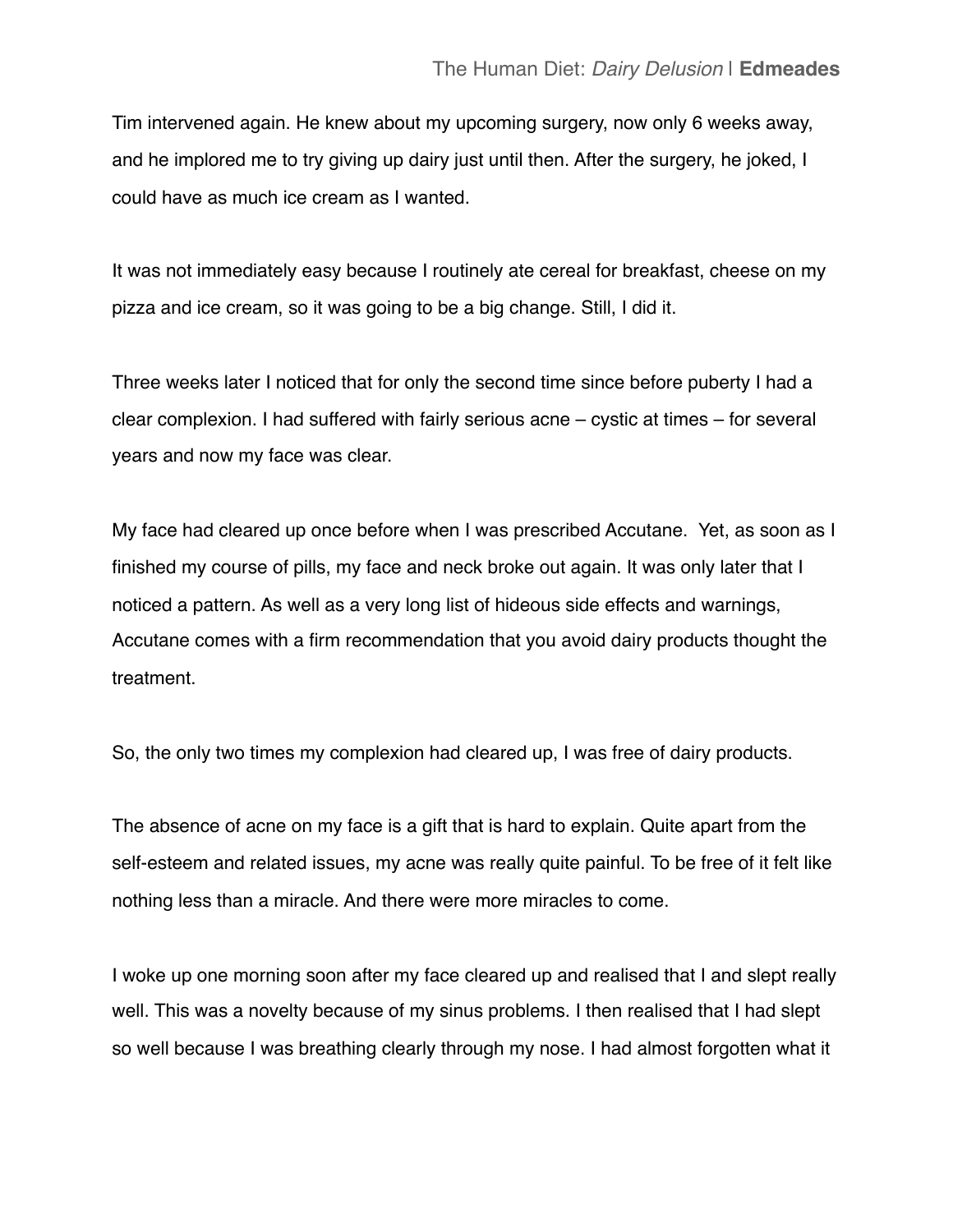felt like and for the last several years I had rarely slept well without the aid of decongestants or nasal sprays.

I was even more amazed when it lasted all day, that night, and then for the next several days. My sinuses were, it seemed, cured. As was my throat.

Soon after this I answered a call at my office; my doctor's receptionist hoping to confirm my surgery. I didn't know what to say; for weeks now I had experienced clear sinuses and no throat problems. I was scared to do so, but I cancelled the surgery. I explained that I was no longer suffering with sinus and throat infections. The receptionist pointed out that this was probably temporary and that I should proceed with the surgery because it had already been booked. I didn't want the symptoms back, did I? And if they came back, I would have to schedule another appointment with my doctor in order to get another appointment with the specialist so that he could re-prescribe the surgery.

I swear it would have been easier to cancel a purchase I had made from a persistent telesales company. The doctor's receptionist sounded exactly like a someone trying not to lose a sale. Come to think of it, that is exactly what was happening.

I also remember thinking, at the time, that it was strange that the doctor was not curious about this turn around in my health.

Sometimes, when one has been suffering with a symptom for a long time it is possible not to notice that it is gone. At least until it comes back. I found this out when I attended a lovely holiday meal at a girlfriend's house. It had been six weeks since I started my dairy free life so when she brought out apple pie and my personal favorite -- Hagen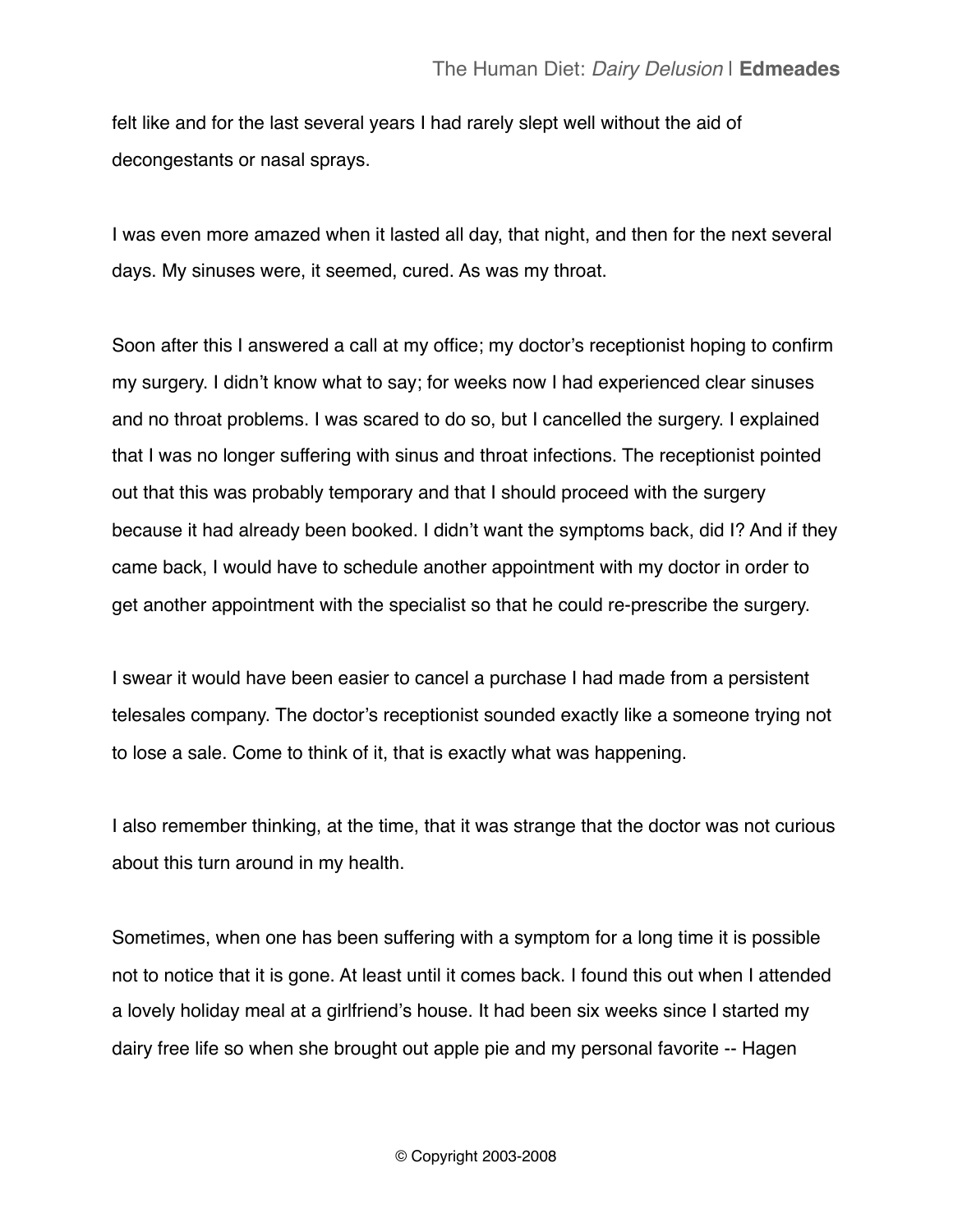Daas® ice cream -- I ate it with glee. Why not, I had been ʻgood' for 6 weeks now. Why not treat myself.

Within a few hours I experienced painful stomach cramps. I had almost forgotten about them and they came back with a vengeance.

Another benefit of changes I made came in the form of weight loss -- I lost over 30 pounds. The change in my physique was so significant that my mother didn't recognize me at the airport -- the shape of my face had completely changed. I attribute the change to both the weight-loss and the curing of my sinus infections.

I was sold – it all came together for me. My allergies were gone, my face cleared up, my throat was neither painful nor itchy, my stomach pains were gone and I had lost 30 pounds – all in 6 weeks.

So, clearly I was not meant to have milk.

The idea of this worried me a great deal. Was I unusual? Did I have some strange defect that others of my species did not? Would I survive into old age considering how weak my bones were likely to get as I got older? I decided that I would either need to overcome my problems with dairy products – perhaps there was some medicine I could take? – or I may have to resort to taking calcium supplements. I decided to learn all I could about the subject.

And so my fascination with dairy and its impact on human health began. I read about and studied milk in earnest. In time I determined that there are three main areas to consider. They are, in no particular order: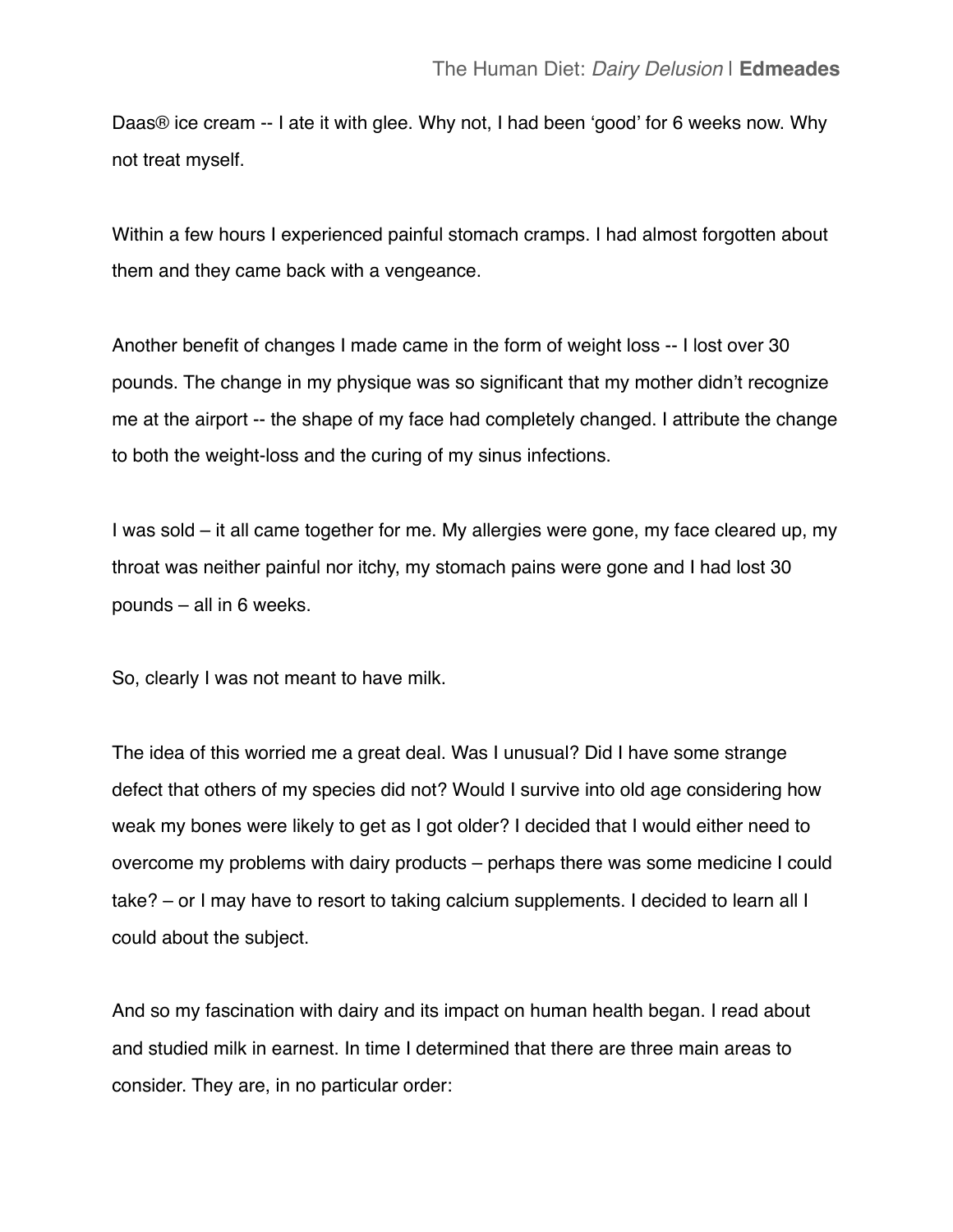- 1) Human Dietary Evolution (Nutritional Anthropology)
- 2) Milk as a source of Calcium
- 3) Animal Rights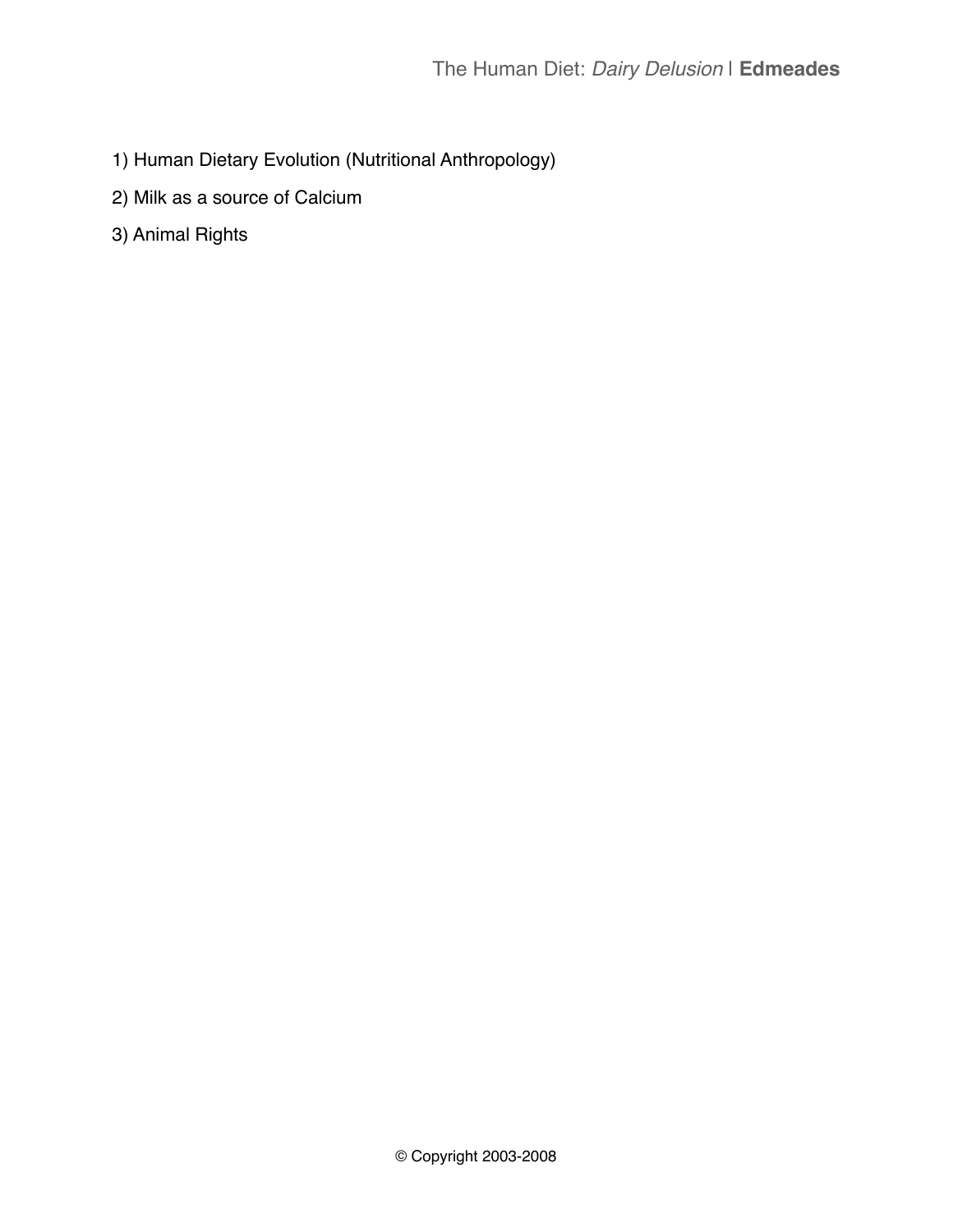### <span id="page-11-0"></span>**Human History and Evolution**

To answer questions about dairy consumption I felt that it would be interesting to know – although I did not yet understand how important this issue would become as my studies progressed – when humans first started to consume dairy products.

Exactly when and how we started to use dairy products is still not precisely known and probably never will be. I have read theories that suggest that it may have been as long as 11,000 years ago (domestication of cows in Libya) and Ayurvedic writings in India suggest that it may be as recent as 8000 years ago, but the earliest clear example of dairy milk consumption that I have been able to find was around 6500 years ago in England where pottery has been found with traces of milk products. This discovery was made by Richard P. Evershed, of the University of Bristol in England, using a recently developed method of milk-fat detection[.1](#page-27-1)

Many archaeologists believe that, despite this early evidence of milk production, milk itself would not have entered human consumption for several thousand years after its initial production because of the high incidence of negative reaction to lactose<sup>[2](#page-27-2)</sup>. Instead, it is likely that people initially made and consumed dairy derivatives – what we now think of as butters, cheeses etc. – that were lower in lactose and, therefore, edible.

Some people were better able to digest lactose than others, thanks to a mutation<sup>3</sup> on chromosome two that allowed people to continue to produce the lactase required for lactose digestion (normally, mammals stop producing lactase once they are weaned.)

People with this genetic alteration would have had a slight evolutionary advantage in that, during times of short food supply, children that were able to get food energy from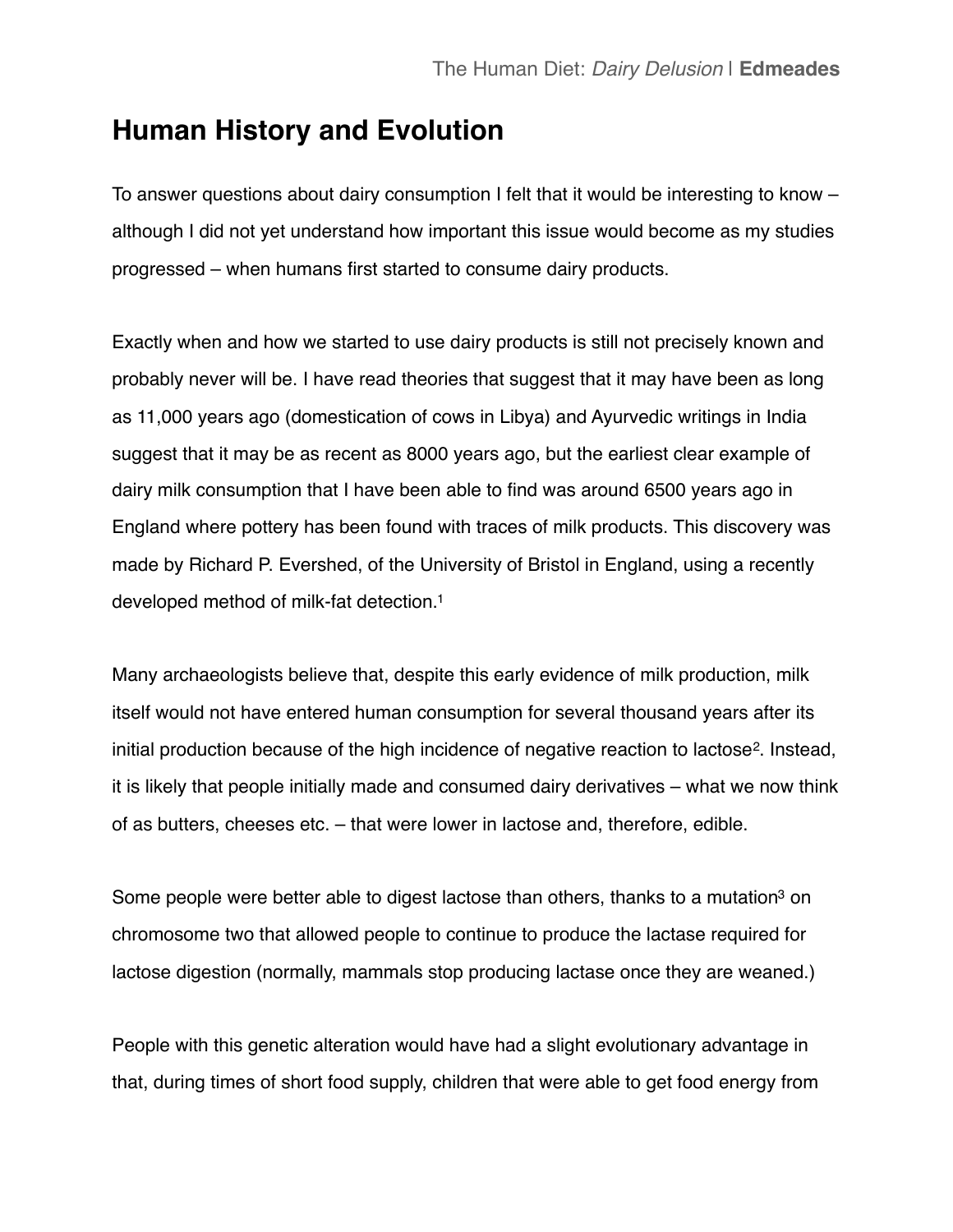dairy products were more likely to survive to breeding age and, therefore, pass on this adaptation.

It is important to remember that, as I discussed in the Evolution chapter of **The Human Diet**, evolution does not favour the "fittest" so much as it favours the "fittest to breed." This means that an adaptation, such as continued lactase production, would be passed on because people with this trait were more likely to survive to breeding age, even if it caused dysfunction or disease later in life.

This advantage was only developed in a few social constructs[4.](#page-27-4) Emedicine.com estimates that 75% of the American population is lactose intolerant<sup>5</sup>. Broken down, it turns out that only 25% of the white population (people with European heritage) are lactose intolerant whereas lactose intolerance among the Jewish, African American, Native American, South American, Asian American runs at around 75-90% of the population. The numbers are very similar for Canada<sup>6</sup>.

This makes clear sense when viewed against archaeological record. The populations that appear to have introduced dairy products as long as 6000 – 10000 years ago have a far greater ability to process lactose because they have been given the opportunity to begin to adapt their digestive systems. This does not, however, mean that the consumption of dairy products is good for either the people who adapted the ability to produce lactase in adulthood or those who have not. It simply means that they do not suffer the immediate symptoms of lactose intolerance.

For example, there are also a large number of people who react badly to casein, a milk protein. And there are a plethora of other symptoms and diseases that have been associated with milk consumption. Studies have also shown that allergies to dairy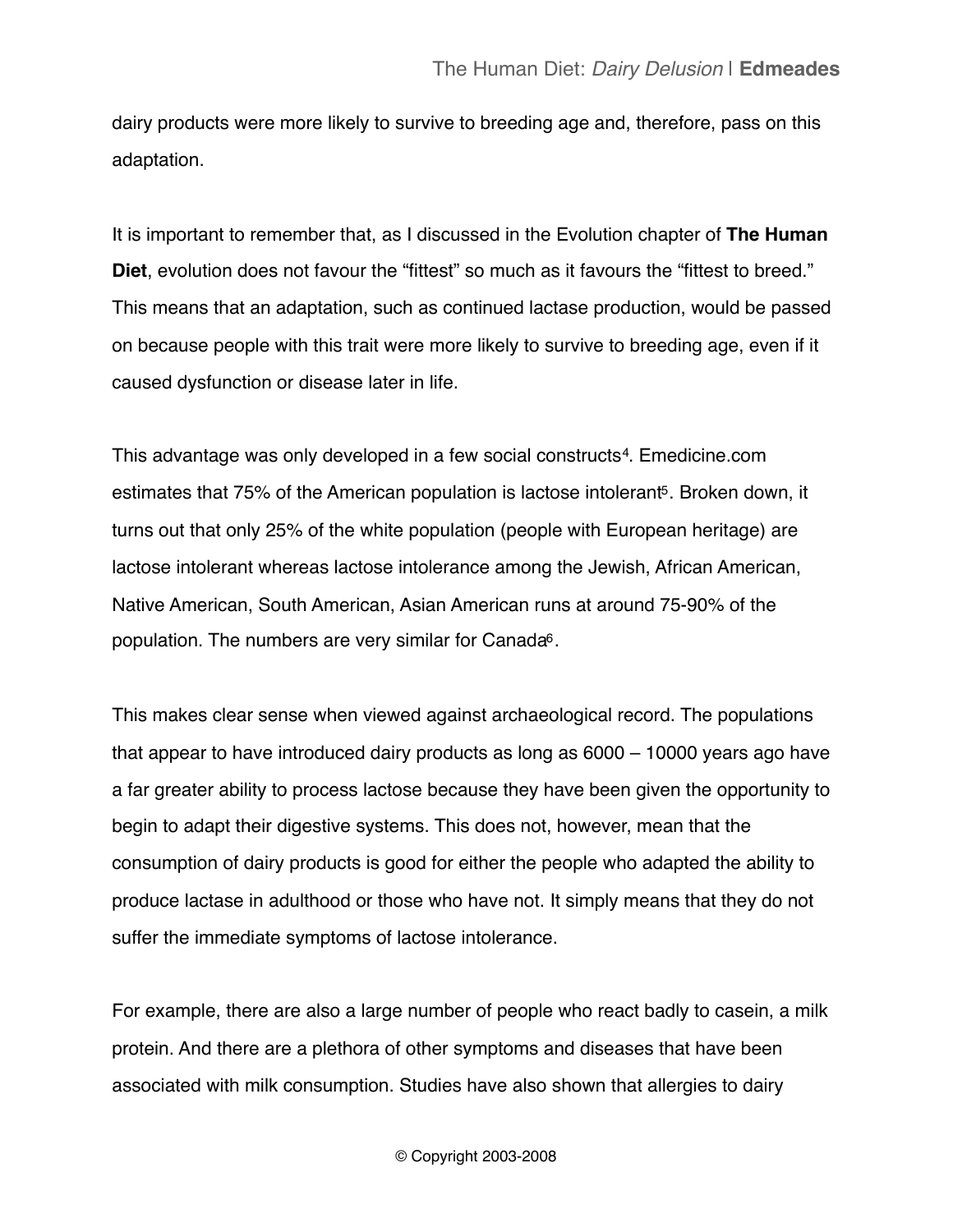products can cause irritability, restlessness, hyperactivity, muscle pain, mental depression, abdominal pain, cramps or bloating, gas, diarrhoea, bad breath, headaches, lack of energy, constipation, poor appetite, mal-absorption of nutrients, nasal stuffiness, runny nose, sinusitis, asthma, shortness of breath, rashes, eczema, and hives[.7](#page-27-7)

As we discussed in the section on evolution, natural selection often creates almost perfect relationships. For instance, each mammal species has evolved, over millions of years, the ability to produce the perfect food for its offspring.

When I say, "perfect food" I am of course referring to milk and, moreover, I mean perfect for the offspring of the given species. Milk is both species and age-specific. Each mammalian mother produces milk that meets the nutritional requirements specific to its own species. Cows, for instance, require a great deal more fat, protein, calcium and growth hormones than people and this is reflected in their milk.

Further, each species' milk is also specific to the age of its offspring. Milk produced in the first few days of an infant's life is very different from the milk produced later. The composition of the milk changes over time to meet the requirements of the child at whatever stage of growth it is at. Evolution, over millions of years, has produced the ability for each species' mothers to produce food that is perfect for their offspring at each developmental stage until they are weaned. Considering how different each species' milk composition is at various stages of infant development, it is no surprise that the differences between two different species' milk.

For example, bovine and human milk are drastically different.<sup>[8](#page-27-8)</sup> Dairy milk has only 83% of the Vitamin  $A<sup>9</sup>$  $A<sup>9</sup>$  $A<sup>9</sup>$  contained in human milk, only half the niacin,<sup>10</sup> and only 20% of the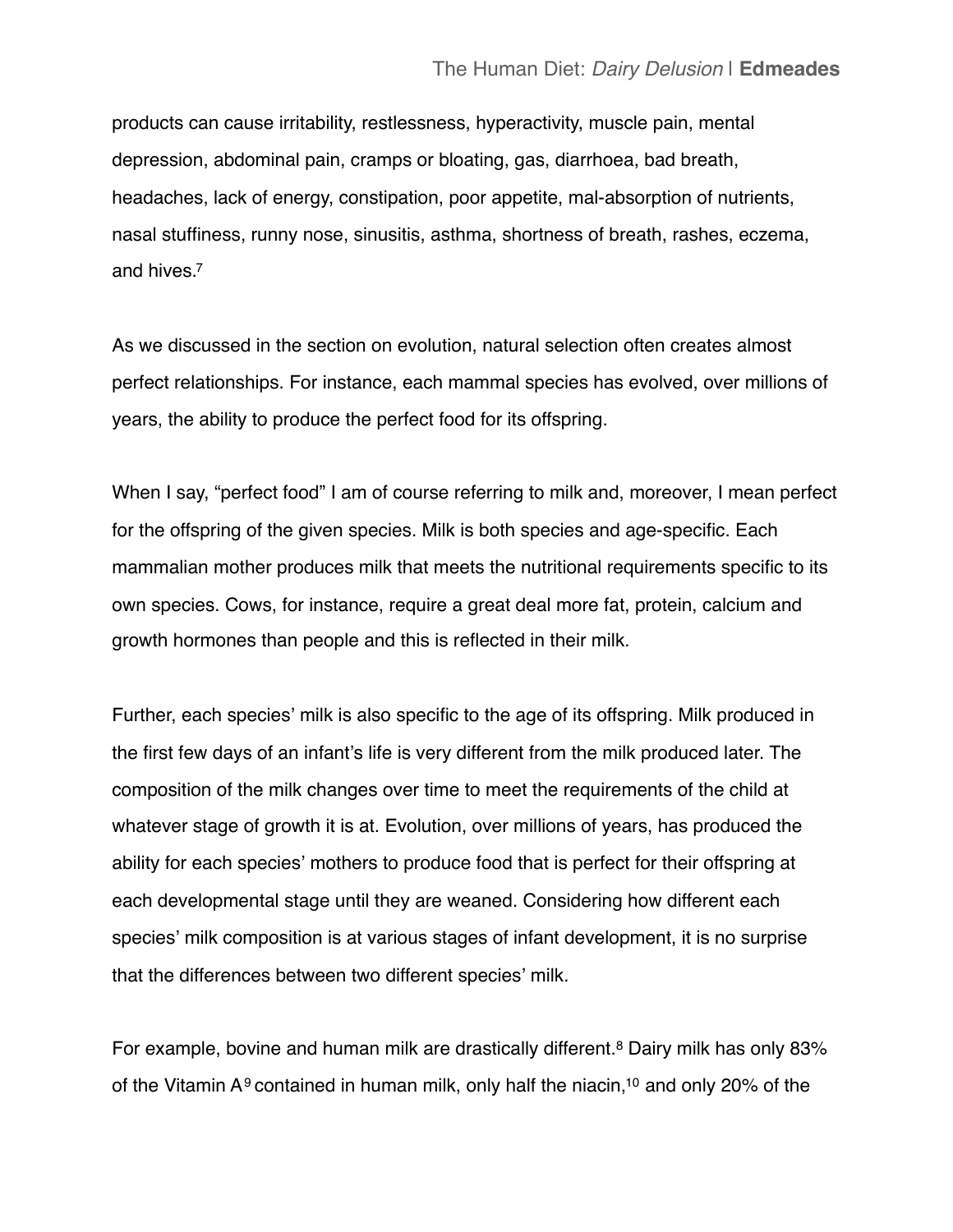Vitamin C. Meanwhile, it has 250% of the protein contained and over 400% of the calcium of human mother's milk. These are the differences before BG[H11,](#page-28-2) antibiotics and bovine diseases are examined.

In the quest to produce the maximum amount of milk possible, at the lowest cost, a variety of growth hormones and antibiotics are in regular use. BGH (in the USA) is used to increase milk production. Antibiotics are used to fight mastitis. As well as being painful for the cow, the mastitis produces white blood cells (pus) that obviously make their way into our milk. Dr. McDougall said, in the April 2003 issue of his newsletter that:

Unfortunately, some of that white [production milk is white] comes from white blood cells – commonly referred to as "pus cells" – which are cells produced by the cow's immune system to fight off infections, especially those of bacterial origin, such as mastitis. The dairy industry calls these *somatic cells* and refers to their presence as the *somatic cell count (SCC).* The SCC is the number of (mostly) white blood cells per milliliter (cells/ml) of milk. (There are 20 drops per milliliter; 30 milliliters to an ounce)

Beginning July 1, 1993, the SCC level in milk must be less than 750,000 SCC to comply with the State and Federal Pasteurized Milk Ordinance. This means one 8 ounce glass of milk (240 milliliters) can contain 180 million white blood cells and still be fine for you to drink and feed to your family. In a recent study of milk sold in New York State the average SCC was 363,000 cells/ml.33 These white blood cells were produced by the cow to fight off the 24,400 bacteria/ml found in this milk.

When I read this, I was seriously surprised. On the other hand, I thought, perhaps it explains something else I read about milk: For the period of October 1, 1993 through September 30, 1998 (five years) dairy products were the most often recalled of all foods[.12](#page-28-3)

Even with the evolutionary odds stacked against it, and the pharmacological and bacterial infection issues to consider as well, I was still astounded at the long list of diseases that milk consumption has been linked to: ovarian cancer,<sup>13</sup> prostate cancer<sup>14</sup>,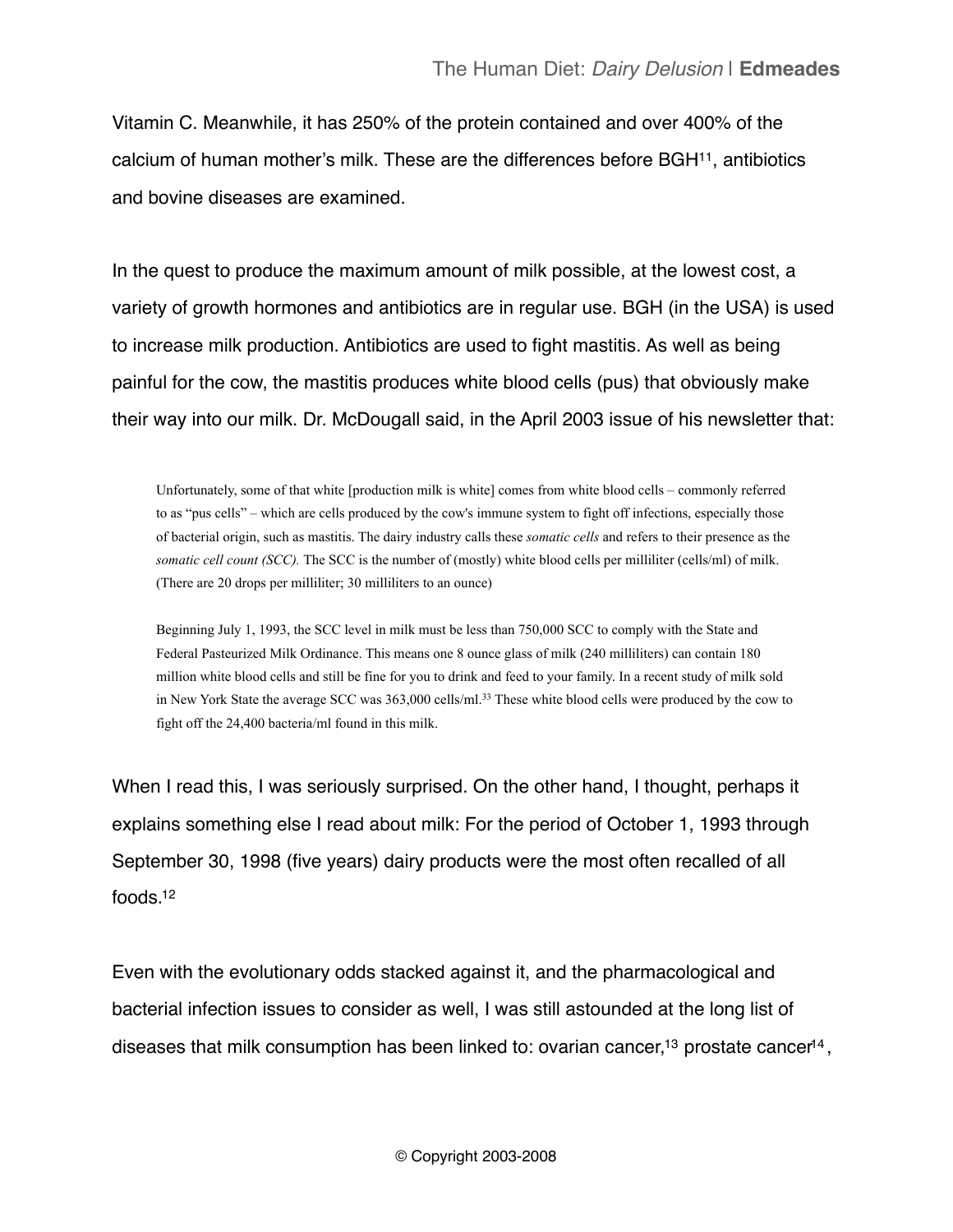diabetes<sup>15</sup>, lymphoma<sup>16</sup>, osteoporosis<sup>17</sup>, acne<sup>[18](#page-29-2)</sup>, Crohn's disease<sup>19</sup>, salmonella<sup>20</sup>, leukaemia<sup>21</sup>, lung cancer<sup>22</sup> and a plethora of other diseases and symptoms.

So, if milk is so bad, why do so many trust it? For the same reason that people pay well over the odds for vacuum cleaners, encyclopaedias and time share products; good sales and marketing. In 2004 the Dairy Management Company planned to spend \$162,300,000 on their marketing plan to increase demand for milk products. Paul Rovey, chairman of Dairy Management Inc., said in their statement about this marketing plan,

"The 2004 budget allows producers to work effectively with processors, retailers, manufacturers, restaurant chains, educators, health organisations and others. Increasing dairy demand is good for our industry and good for the nation."

Knowing what I know today, I am certain that I do not want Mr. Rovey spending this money to influence "educators and health organizations." How much do you think Bill Clinton and other celebrities (whom we often place far too much trust in) get paid to wear milk mustaches in billboard and magazine ads? I do note with some bitter irony that President Clinton, who is young and appears relatively healthy, is recovering from a quadruple bypass as I write this section.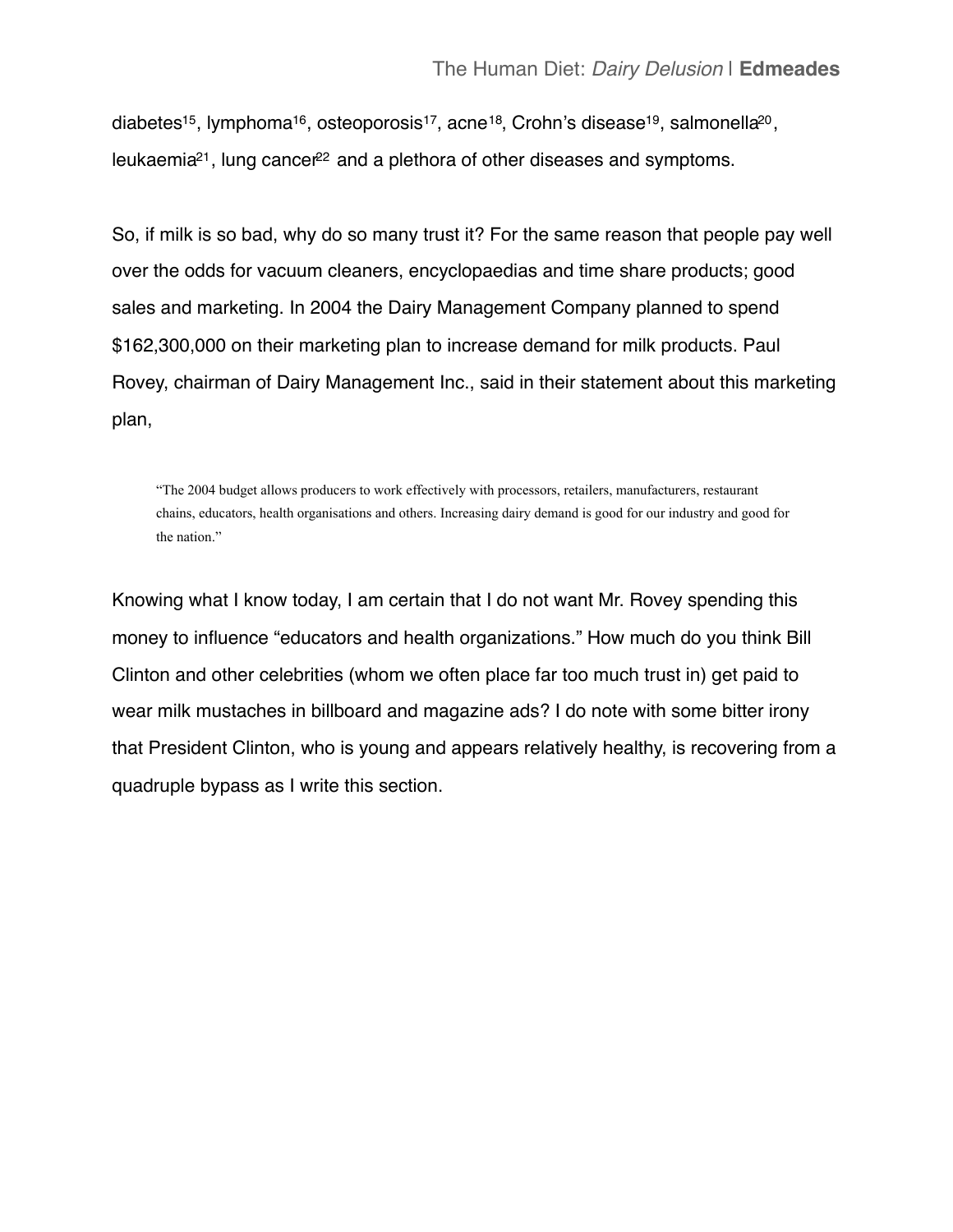# <span id="page-16-0"></span>**The Calcium Myth**

So if milk is so bad for us – as the evidence seems to prove – then what are we going to do about calcium? Remember that hundred and sixty million dollars the milk people are spending each year to increase demand? That question -- what are we going to do about calcium -- is precisely what they are spending that money on. And it seems like they are getting their money's worth because when my friend Tim first suggested dairy free living, my first question – asked with wide open arms – was, "Where am I going to get my calcium from?" (As I think about that now I can just see Mr. Rovey of the Dairy Management Company smiling and rubbing his hands together.)

Perhaps, with a few hundred millions dollars to spend the farmers and producers of kale, spinach, turnip, broccoli, sesame seed, nut, flax seed, seaweed, fig, egg, parsley, tomato, rhubarb, and lettuce could finally get the message out that the foods they produce are the sources of calcium that are natural to our digestive system.

In researching calcium, I sought to answer a number of questions:

Where did we get our calcium from before dairy? How much do we really need. Is milk a good source of calcium.

### <span id="page-16-1"></span>**Where did we get calcium from before?**

Since archaeology had led me to understand that milk consumption was relatively new to the human diet – 10,000 years for Northern Europeans and as little as a few hundred years for many others – I was of course compelled to wonder how we met our calcium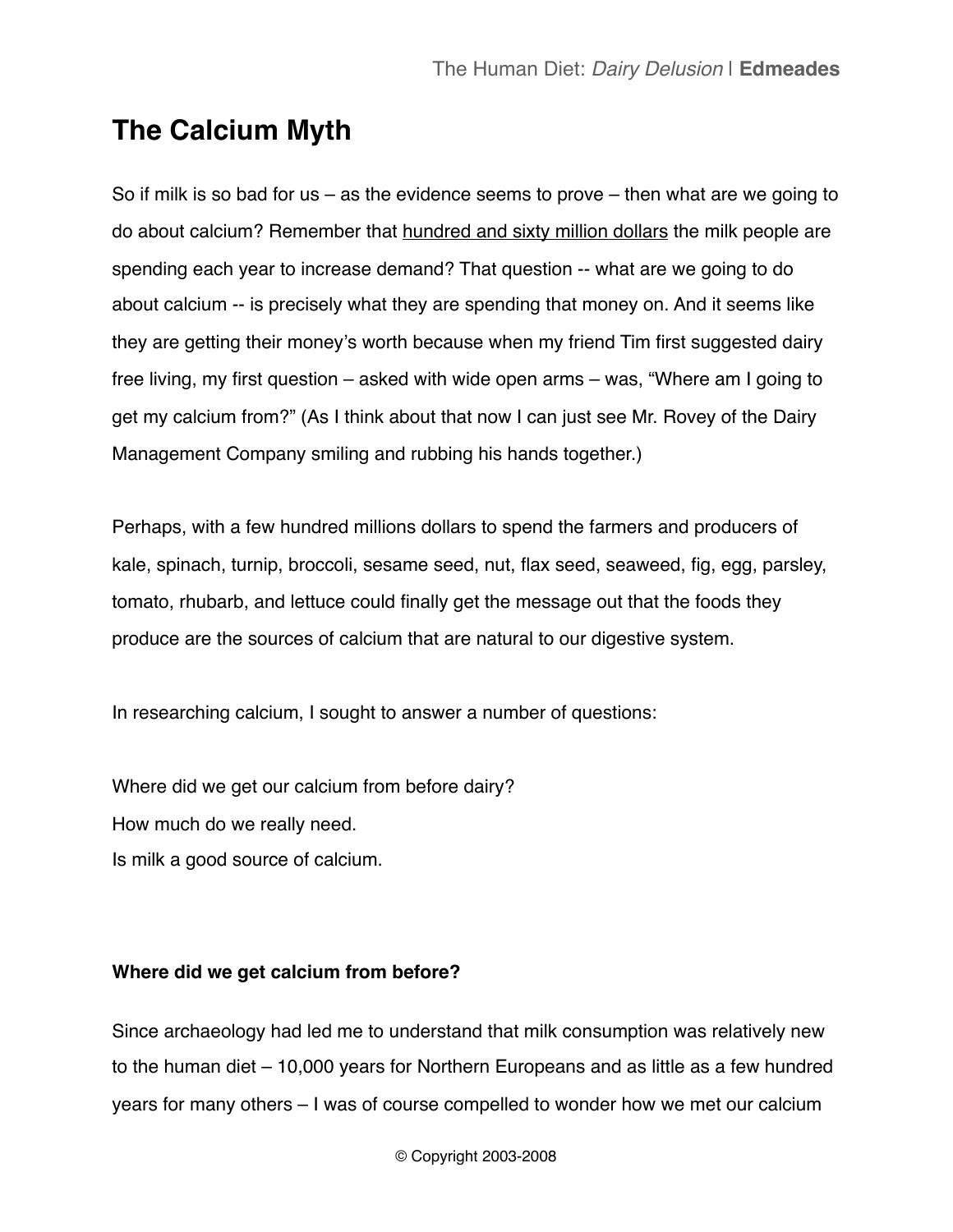requirements before this change. I had grown up, like most of us, believing the milk was a vital part of our diet and always had been, so finding out how new milk was to our history came as quite a surprise – it was almost as though I had been misled.

If you consider that hominids<sup>23</sup> first surfaced around 5,000,000 years ago, and archaeological record suggests that the earliest use of dairy products was no more than 10,000 years ago, this means that for 4,990,000 years (or 99.8% of our history) we managed to meet our calcium requirements without the help of dairy products. For most of us, the introduction of dairy milk appears to have been within the last 1000 years – meaning 4,999,000 years (or 99.99% of our history) without dairy products. This is particularly interesting when we consider that that many of our ancestors<sup>24</sup> had significantly larger and stronger bones than we do.)

So, it seems that the need for calcium is not quite as powerful an argument for milk as we have been led to believe.

I also started to wonder about how much calcium we really need. To answer this question, I turned to the time in our lives when calcium intake would, in all likelihood, have the greatest, or at least a very high level of, importance: our first few years.

Human infants, on average, triple their birth weight in the first year. Naturally this means that babies require a great deal of calcium to support the growth of their bones during this period. The question then is: How much is a "great deal" of calcium? To answer this question we can examine the only food that was designed specifically for us to consume during that time: human mother's milk.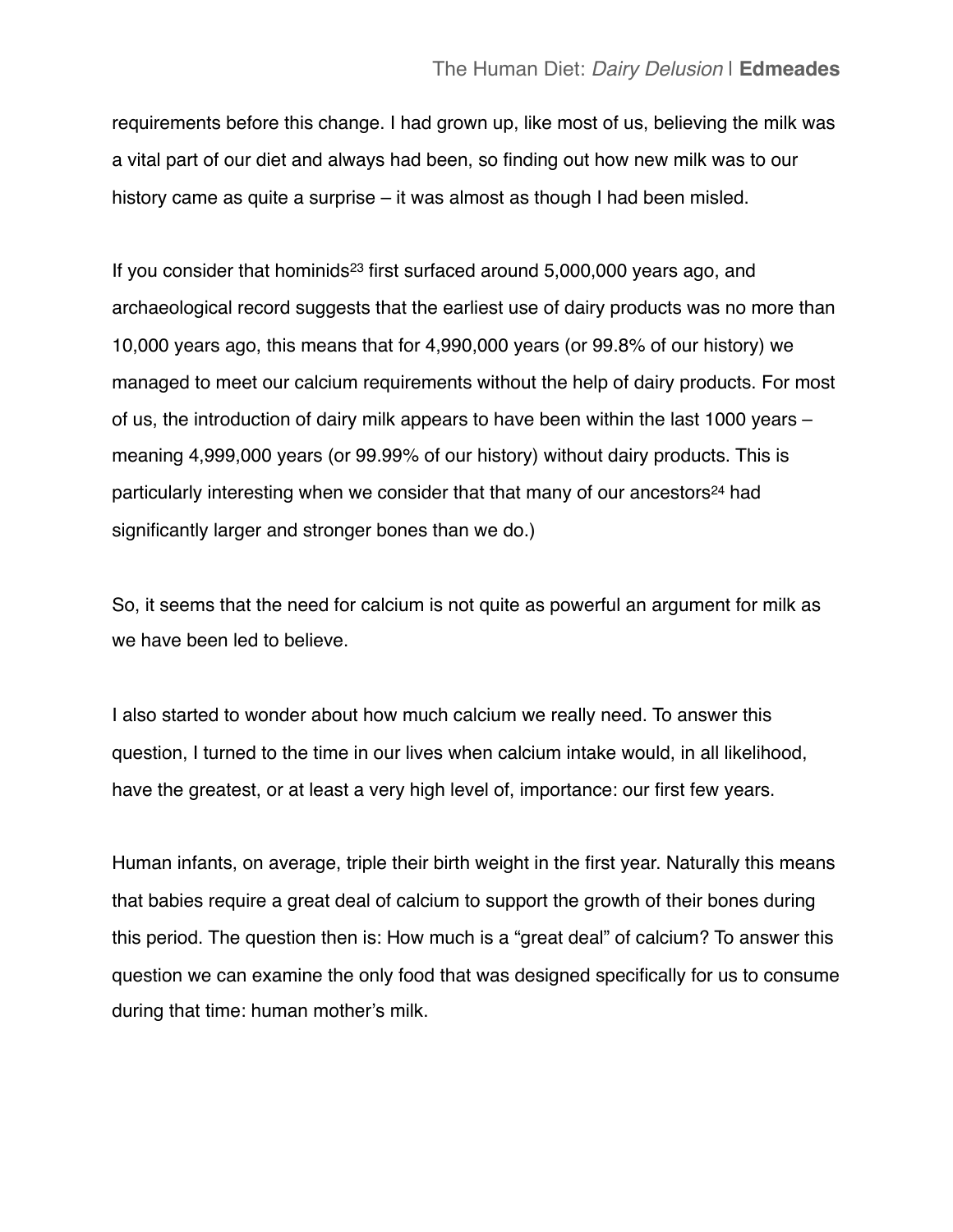Cow's milk, specifically designed for calves, contains 431[%25](#page-31-5) of the calcium contained in human milk. So, if we need calcium, what is the harm in having 4 times our proven requirement?

Mark Lallanilli of ABC News reported in an article titled Mineral Rights that too much calcium can be unhealthy<sup>[26](#page-31-6)</sup>. Further, a paper<sup>27</sup> published in the *British Medical Journal* on May 19, 2001 reported that excess calcium is associated with an increase in incidence of hip fracture, one of the measures of bone health. They also said:

*"… International rates of hip fractures are higher in countries where calcium consumption is high…."*

Another study[28,](#page-32-0) published by the National Library of Medicine examined the relationship between milk (and calcium supplements) and hip fracture and they determined that "neither milk nor a high-calcium diet appears to reduce risk [of hip fracture]" and that, "…adequate vitamin D intake is associated with lower risk [of hip fracture]".

I found this alarming. All these years of education and conditioning (and lobbying) had given me a very strong belief that without regular consumption of dairy products I would end up with weak or brittle bones. Now I find that the opposite is true.

### <span id="page-18-0"></span>**Just how much calcium to we need?**

Wait. There must be examples of people who don't have milk and have even worse incidents of hip fracture and brittle bones. As I searched for examples of this I found that the *American Journal of Clinical Nutrition* reported in 1965 that African "Bantu" women, who give birth to an average of 9 children, and breast-feed each one for 2 years, rarely if ever have calcium deficiency, hardly ever break bones or lose teeth and yet only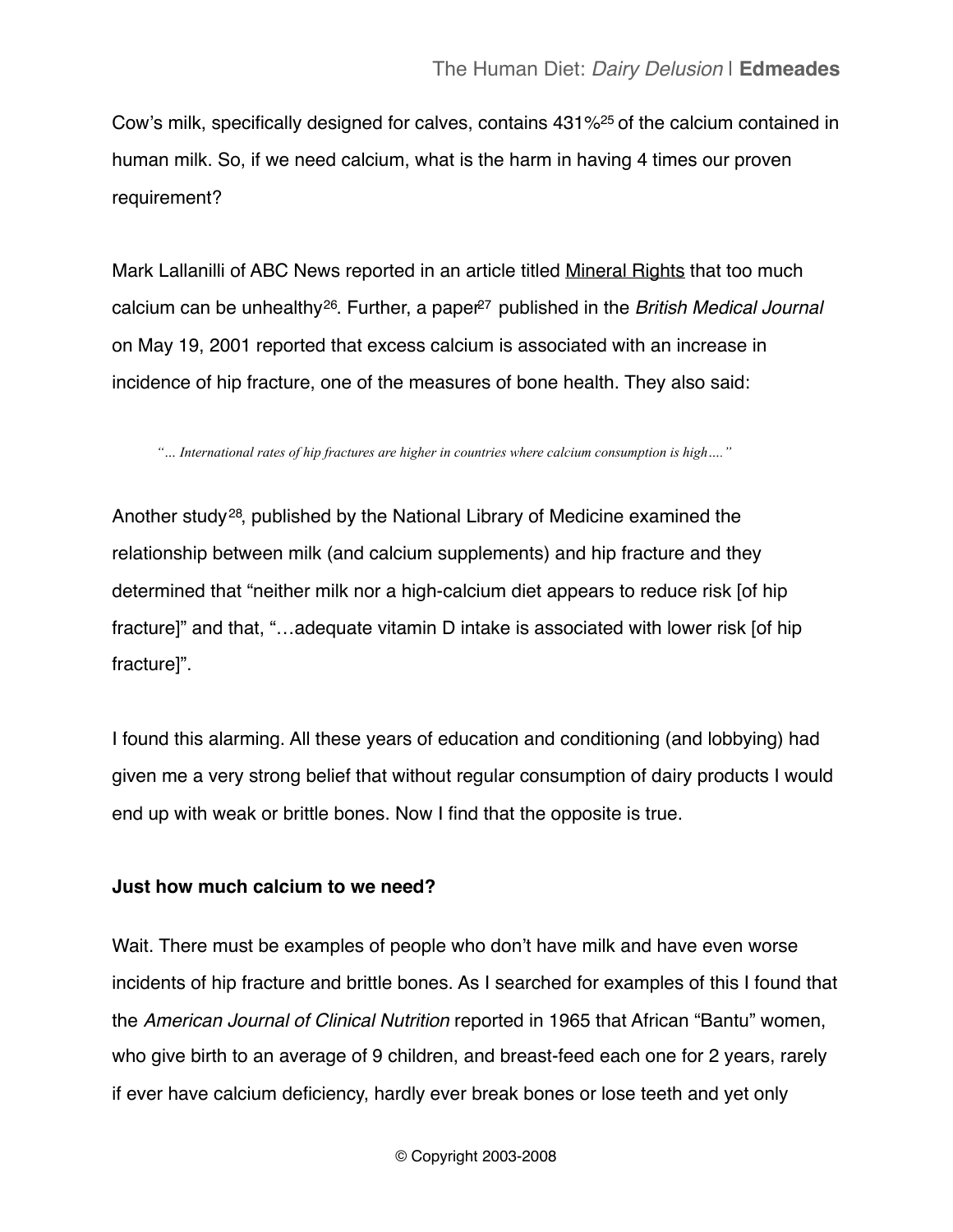consume 350mg of calcium per day - rarely if ever from milk or dairy derivatives. That is is not a great deal of calcium when you consider that one cup of milk has around 300mg of calcium and the US RDA<sup>29</sup> for adults of around 1000mg and the British RNI<sup>30</sup> is between 700 and 1000mg per day.)

Websites published by dairy providers and promoters are fond of quoting the drastic amount of spinach we would have to consume to meet or daily calcium requirements so I decided to do some math:

If the US RDA for adults is correct (1000mg per day), then it would take around 4 cups of spinach to meet our daily requirements – a bit extreme for anyone other than Popeye. Alternatively, one could consume 10 cups of broccoli – also a daunting task. On the other hand, if the actual daily requirement for calcium is closer to 350mg, then a person eating a good amount of green vegetables each day would surely get enough calcium.

So why is the US RDA 1000mg? And why are the Japanese and Korean RDA closer to 600mg? Is it possible that some of Mr. Rovey's hundreds of millions of dollars has influenced this number? He did say that he planned to use the money to work with "educators, health organisations and others."

It appears that the US RDA's are set by looking at the average American daily consumption and the current health of the general population. If the average American is taking 600 – 800mg per day and there is an average decrease I bone density and a corresponding increase in osteoporosis then it would be easy for Mr. Rovey to convince the "educators, health organisations and others" that people should be taking in even more calcium. But this is not the whole picture.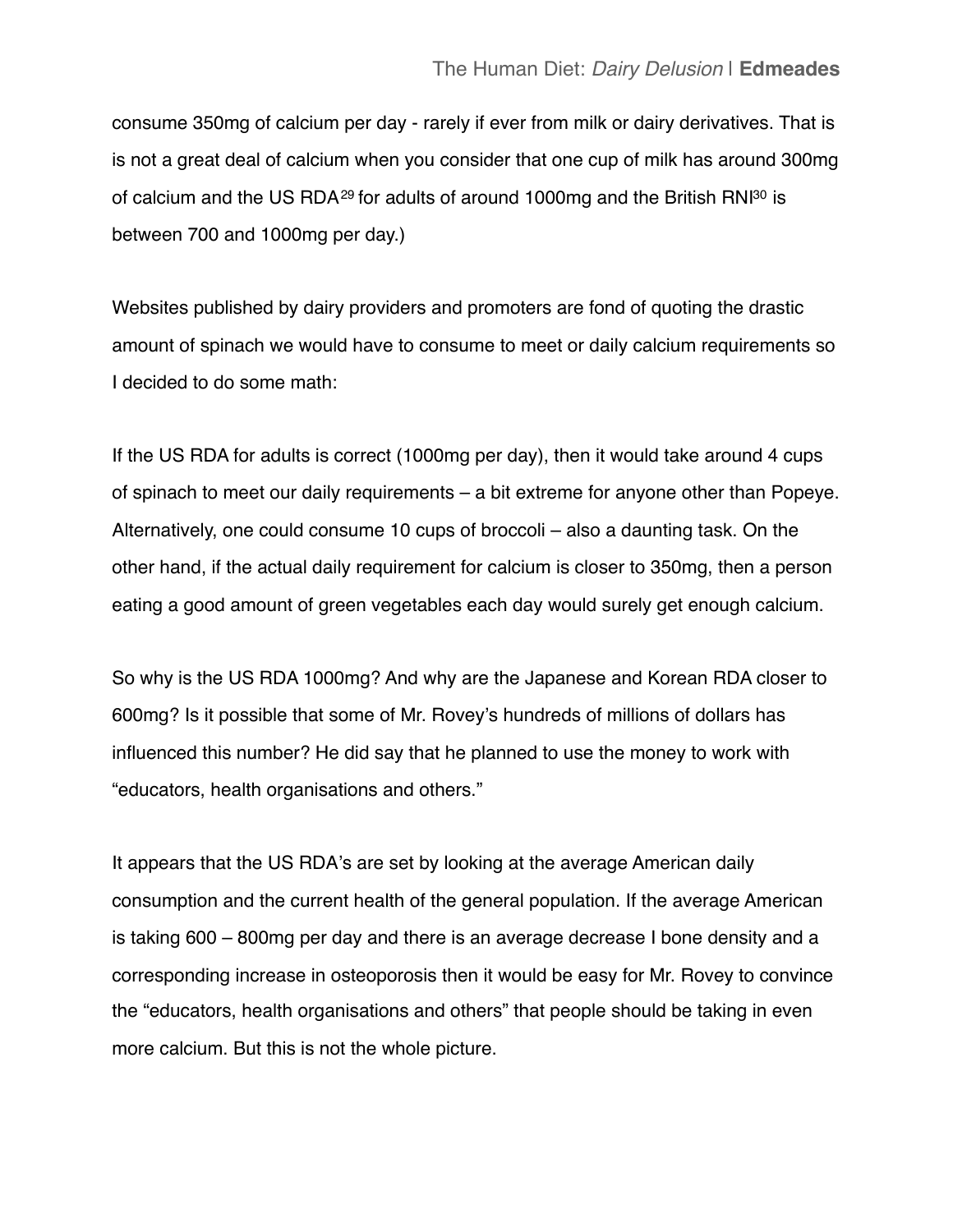### <span id="page-20-0"></span>**Is milk a good source of dietary calcium?**

No. To my surprise I found that animal protein –- which milk is packed with -- can cause calcium loss. USA Today reports on their website that:

*Eating too much animal protein (over 80 to 100 grams a day) can cause you to lose too much calcium. Plant or vegetarian protein does not seem to cause this problem.*

Since dairy milk is high in animal protein, consuming it may well amount to working at cross purposes, particularly if you are already consuming enough or more than enough animal protein to begin with. In other words, the more animal protein (including milk) you consume the more calcium you will require.

Now I had an answer as to why incidents of hip fracture appeared to increase in proportion to milk consumption around the world: Drinking milk does not end up in the net calcium benefit that we originally thought.

So it seemed that my beliefs about milk were going to have to change. I was now sure that I was not unfortunately unable to consume dairy products and that I may have to compensate for this deficiency. Instead, I realised that I was quite fortunate to have discovered that I could not have dairy products because, in all likelihood, no person should.

As I continued my studies and found that the "calcium from milk" issue did not only include increased rates of hip fracture and osteoporosis (with increased dairy consumption) but that there were also links to other diseases as well. As well as the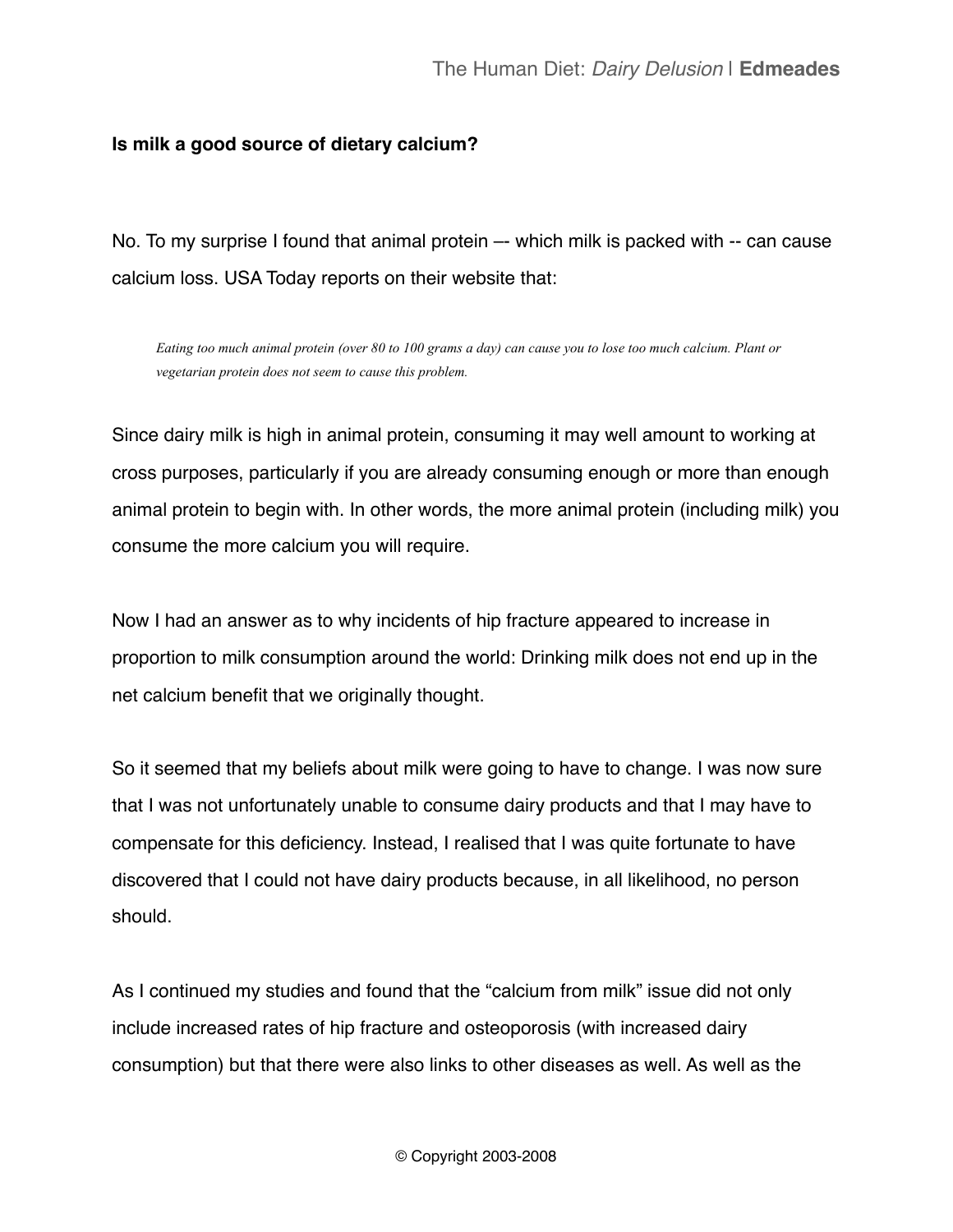long list of diseases I mentioned in the previous section of this chapter, I found an extraordinary link between excessive calcium consumption and prostate cancer.

The American Cancer Society reported that a study conducted at Harvard University<sup>[31](#page-32-3)</sup> suggested that too much calcium may be the largest dietary risk factor for the development of prostate cancer. The study found that men that consumed the most calcium, say double the recommended daily intake, developed advanced prostate cancer 300%, and metastatic prostate cancer 500%, more often than those that took in half that level. (The study also found that increased fructose (fruit sugars) reduced these percentages substantially.)

One of the study authors, Dr. Edward Giovannucci, said:

*"We're not saying that calcium causes cancer. What we are saying is that more than enough calcium may be too much of a good thing. It may even be more important than how much fat you eat. And that by eating plenty of fruit, you can bring down your chances of getting prostate cancer dramatically."*

If "more than enough calcium may be too much of a good thing" then is it wise for our children to be consuming approximately 4 times the requirement determined by nature and millions of years of evolution? And, if it is not wise for our children, is it wise for us in adulthood?

Obviously, as my research progressed and my knowledge increased, I became certain that not only are dairy products not a requirement – a major relief to me since I could not have them – but they are not even an option (except, of course, for calves.)

I have come to understand that dairy products are the result of the most serious abuses of animals and have no place in the human diet. I strongly believe that the single most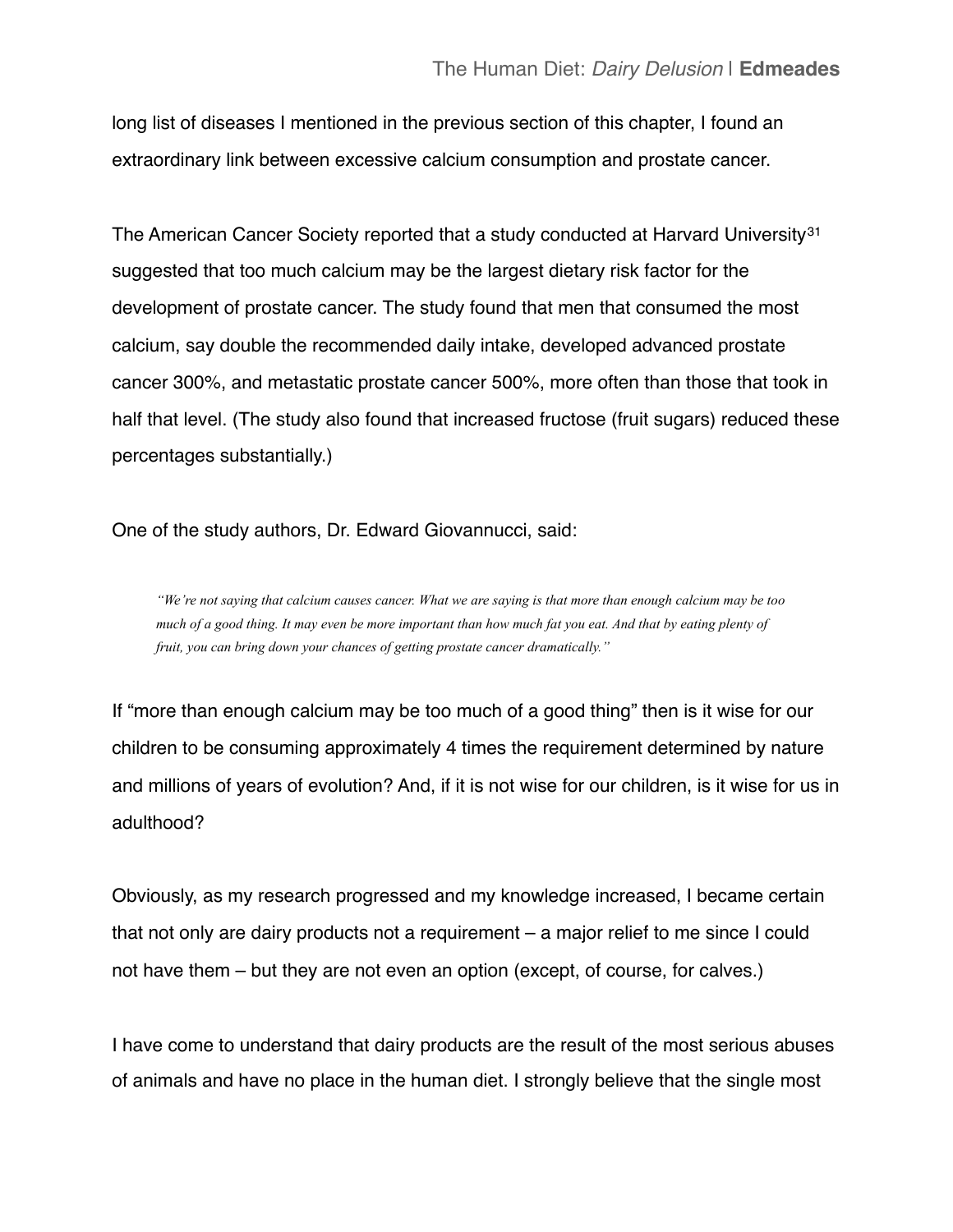important and beneficial change that most people can make to their diets is the elimination of all dairy products.

For some people, this will be obvious – many people will have experienced the benefits of non-dairy existence: reduction or elimination of allergies and asthma symptoms, weight loss and energy gain are among the most obvious. For all those would be sufferers of ovarian cancer, prostate cancer, diabetes, lymphoma, osteoporosis, acne<sup>[32](#page-32-4)</sup>, Crohn's disease, salmonella, leukaemia, and lung cancer that have managed to avoid these diseases by removing dairy from their diets; they will never truly be able to appreciate what they have done for themselves.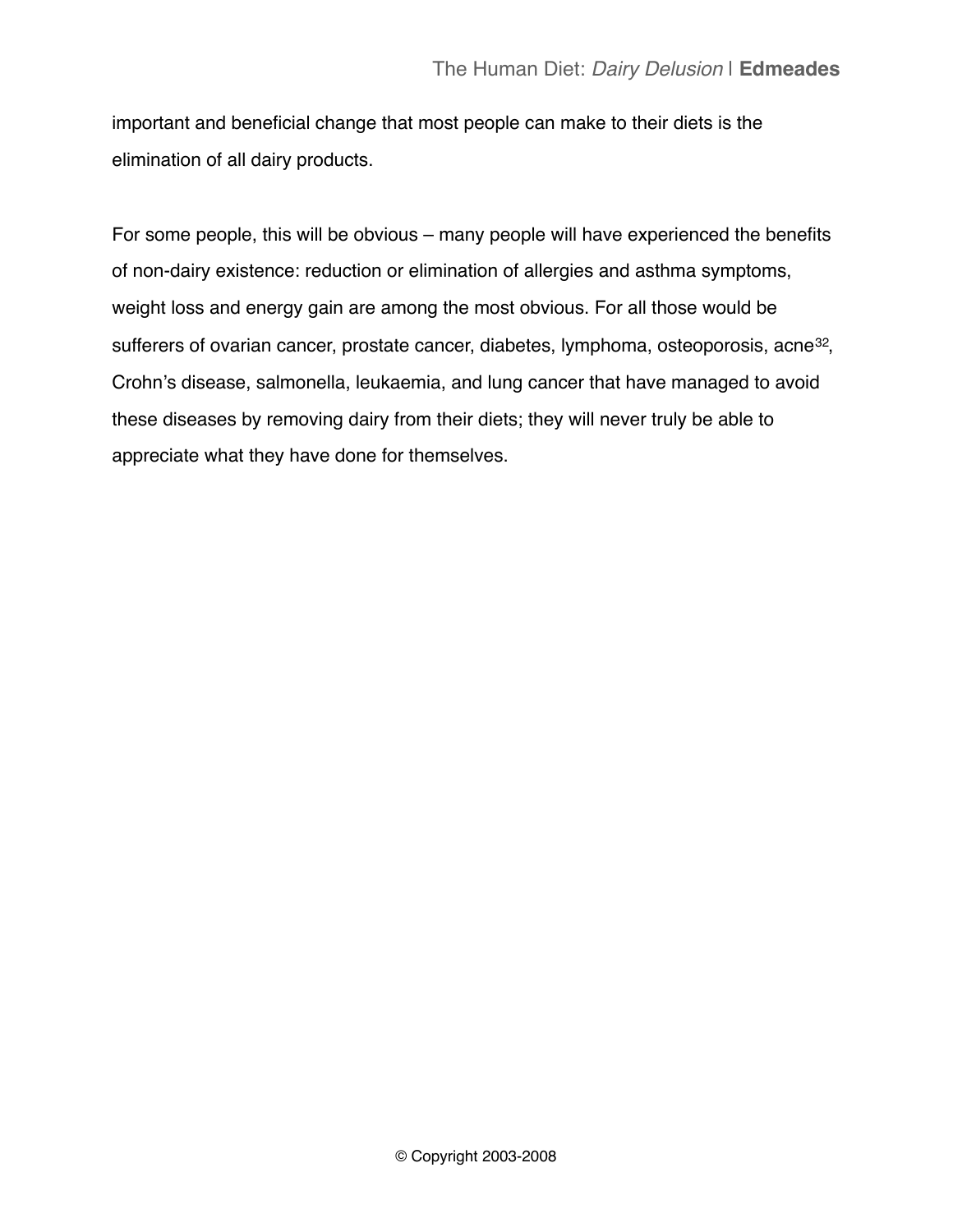## <span id="page-23-0"></span>**Animal Rights**

I have discussed this issue briefly in the chapter on Animal rights, however, just in case the personal reasons for eliminating dairy products were not compelling enough, I thought I would point out a few realities about how dairy cows are treated.

To start, I will quote a few points from John Robbins' book, The Food Revolution:

"Dairy cows in the United States today do not have it easy. The natural life span for dairy cows is  $20 - 25$  years. But under modern conditions these animals are lucky to make it to age four."

I agree with many of John Robbins observations and I suspect that when he said "lucky" he did not really mean lucky. After all, how "lucky" are these animals are to make it to age four, or to live at all. They are removed from their mothers almost as soon as they are born and then (in the United States) more than half of them end up living in factorylike conditions<sup>33</sup> some of which are described below by the Humane Society of the United States:

Factory farmed dairy cows are typically kept in indoor stalls or on drylots. A drylot is an outdoor enclosure devoid of grass. Cows raised on drylots usually have no protection from inclement weather, nor are they provided with any bedding or a clean place to rest. Drylots can hold thousands of cows at one time. Because these lots are only completely cleaned out once—or at the most, twice—a year, the filth just keeps building up. Such conditions are not only extremely stressful for the cows, they also facilitate the spread of disease.

Until recently, Robbins tells us in his book, dairy cows could produce their own body weight in milk in a four-month period – they are now doing so in three weeks or, if they have been injected with bovine growth hormones, as little as ten days. This pressure to over-produce, combined with the unhealthy diet and lifestyle (cows US were until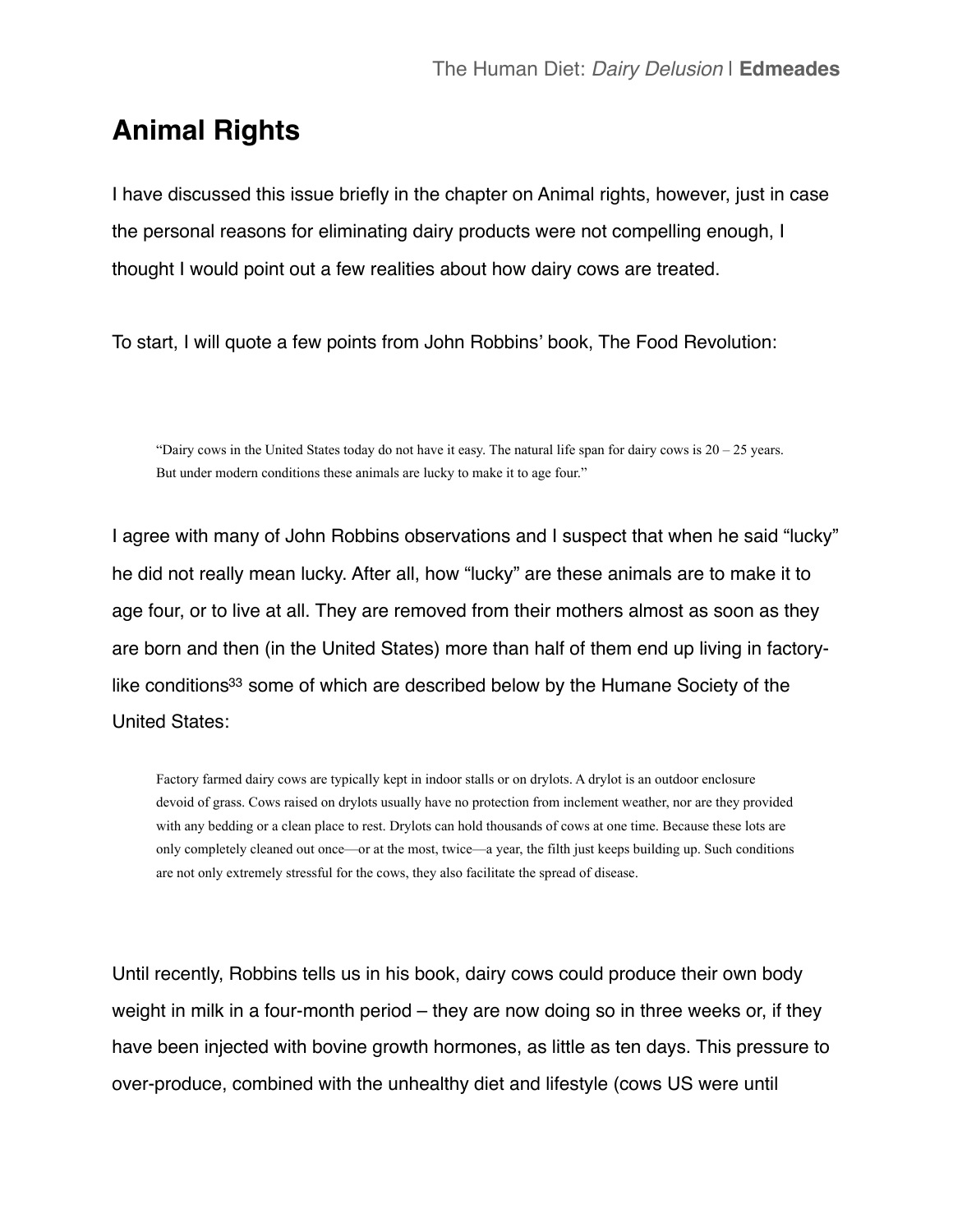recently fed, like in pre-BSE UK, food mixed with animal products), has created a situation that has half<sup>34</sup> of the 10,000,000 dairy cows in the United States suffering with mastitis.<sup>35</sup> (Even if the mastitis issue does not bother you from a health perspective  $$ pus count in milk – it may bear considering how painful it is for the cows.)

I don't think that anyone could suggest that dairy cows live anywhere near enjoyable lives. In most cases they live deplorable lives of slavery and suffering. Their suffering is reason enough for many people to stay well clear of dairy foods.

If you continue to consume dairy products after reading this book I only ask you to consider purchasing them only from producers that use free-range and ethical farming practices.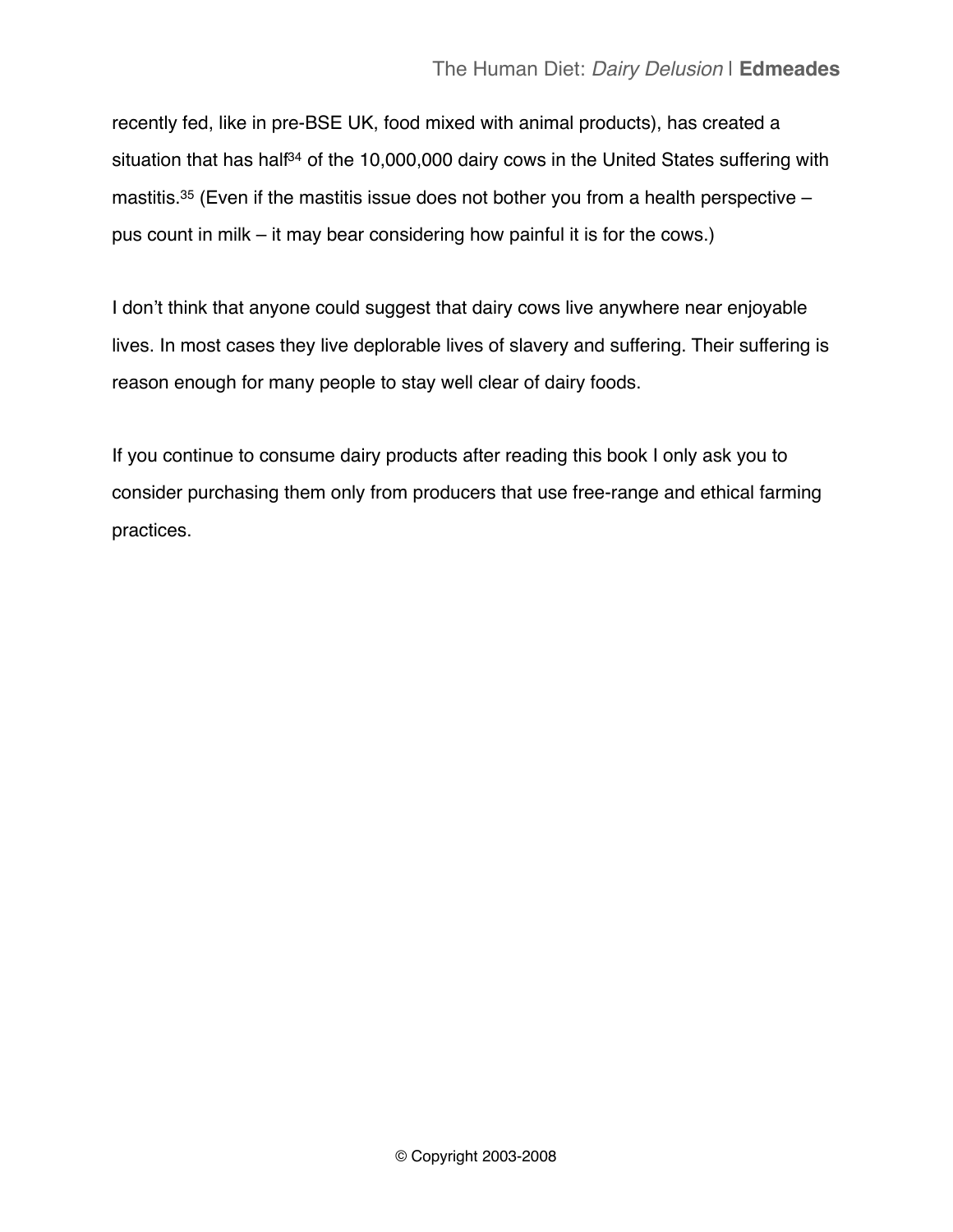## <span id="page-25-0"></span>**Sneak Preview: Discover Your True Way of Life**

Eric's flagship book in *The Human Diet* series is due out soon. To make sure you are first in line for this ground breaking book, please register for our mailing list at www.TheHumanDiet.com or send an email to notifyme@thehumandiet.com

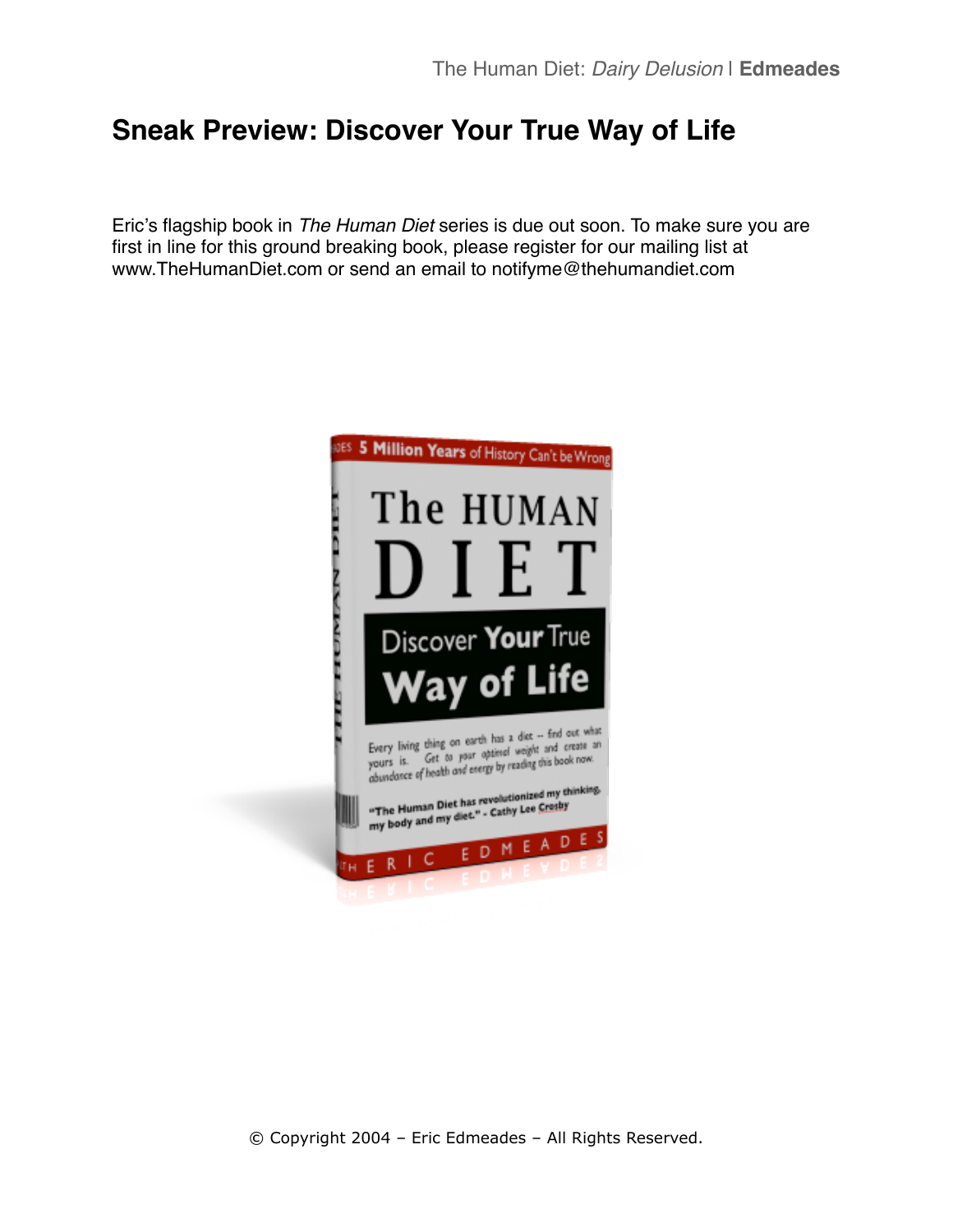# <span id="page-26-0"></span>**Eric Speaks**

Eric his a highly entertaining and informed international speaker. He does a variety of keynote presentations and seminars. To find out more about upcoming appearances, please visit www.EricEdmeades.com

Eric also undertakes executive coaching and designs corporate wellness programs in America, England and South Africa. If you would like to find out more about working with Eric, please write to [valerie@EricEdmeades.com](mailto:valerie@EricEdmeades.com)

### <span id="page-26-1"></span>*Walking with the Bushman* **and** *See You at the Top*

Eric prefers real life experience to classroom learning. To that end Eric has created Adventure Seminars.

*Walking with the Bushman* is an intensive program for those looking to learn more about and experience The Human Diet. The trips take place once a year and go to either South Africa or Tanzania in alternating years.

*See You at the Top* is also an intensive program for those wishing to learn more about emotional and mental state management, team work and achievement. The program includes climbing Kilimanjaro, Africa's tallest mountain, and going on safari.

### <span id="page-26-2"></span>**Building Schools**

Eric and his partner Elise build schools in the third word each year. Both *Walking with the Bushman* and *See You at the Top* include community projects related to establishing schools for kids in need.

**The Human Diet** 

# WALKING WITH THE BUSHMAN

AN ADVENTURE SEMINAR WITH ERIC

© Copyright 2004 – Eric Edmeades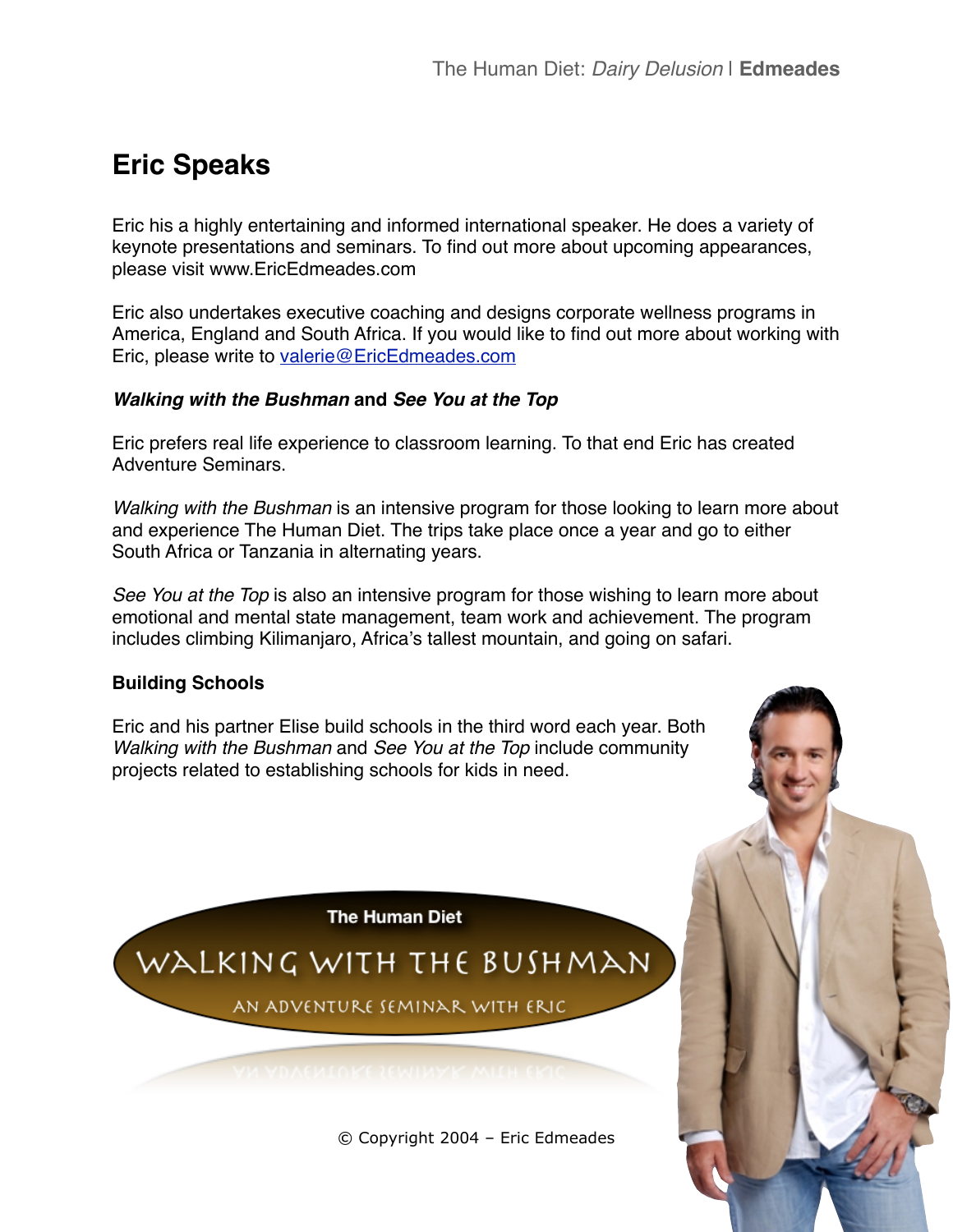### <span id="page-27-0"></span>**Footnotes and References**

<span id="page-27-1"></span>1 Richard P. Evershed, employed a recently developed mass spectrometric technique to identify milk fats on pots. – Science News, 1 Feb 2003

<span id="page-27-2"></span>2 Lactose: The sugar (disaccharide) in dairy milk that that requires lactase, a digestive enzyme, to digest. Mammals stop producing lactase, the digestive enzyme required to digest lactose, once they are weaned from their mothers.

<span id="page-27-3"></span>3 "It has been established that certain human populations have undergone a mutation on chromosome 2 which results in a bypass of the normal shutdown in lactase production, allowing members of these groups to continue consumption of fresh milk and fresh milk products throughout their lives." - Therfcc.org

<span id="page-27-4"></span>4 People originating in Asia, South America, and Africa appear to have greater incidence of lactose intolerance than those living in northern Europe and the north-western Indian subcontinent who appear to have greater ability to produce the lactase required to digest lactose. – Emedicine.com

<span id="page-27-5"></span>5 Pathophysiology of lactose intolerance: Lactose, a disaccharide, is present in milk and processed foods. Dietary lactose must be hydrolyzed to a monosaccharide in order to be absorbed by the small intestinal mucosa. A deficiency of intestinal lactase prevents hydrolysis of ingested lactose. The osmotic load of the unabsorbed lactose causes secretion of fluid and electrolytes until osmotic equilibrium is reached. Dilation of the intestine caused by the osmosis induces an acceleration of small intestinal transit, which increases the degree of maldigestion. Within the large intestine, free lactose is fermented by colonic bacteria to yield short-chain fatty acids and hydrogen gas. The combined increase in fecal water, intestinal transit, and generated hydrogen gas accounts for the wide range of gastrointestinal symptoms. (Source: Emedicine.com)

<span id="page-27-6"></span>6 1.Liebman, B. Nutrition Action, "Lactose, Truth or Intolerance", April 1991, p.8

<span id="page-27-7"></span>7 May all Be Fed, John Robbins 1992 p. 107

<span id="page-27-8"></span>8 Stephanie Clark, Ph.D., Assistant Professor Washington State University,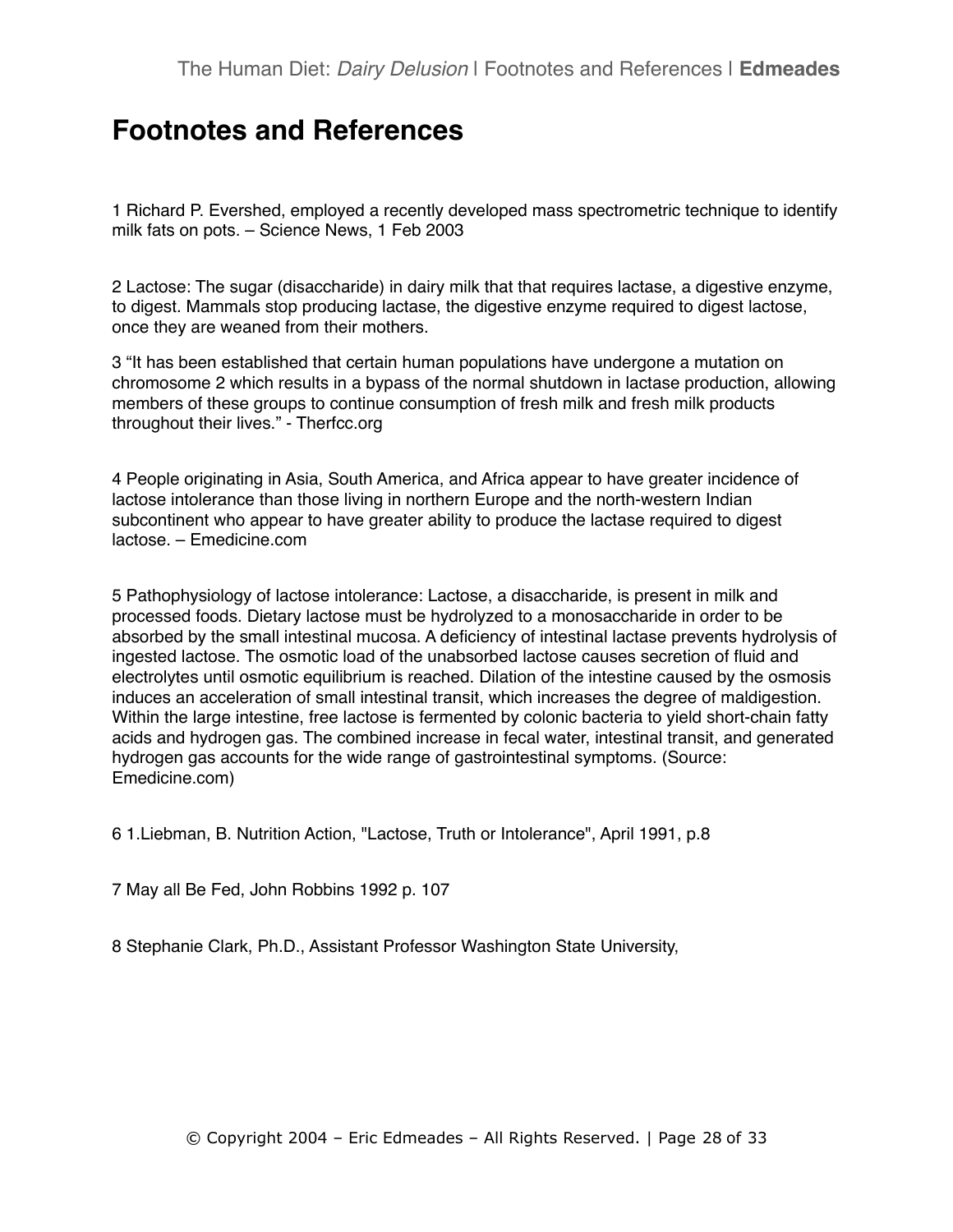### The Human Diet: *Dairy Delusion* | Footnotes and References | **Edmeades**

<span id="page-28-0"></span>9 Vitamin A: A fat-soluble vitamin or a mixture of vitamins, especially vitamin A1 or a mixture of vitamins A1 and A2, occurring principally in fish-liver oils, milk, and some yellow and dark green vegetables, and functioning in normal cell growth and development. Its deficiency causes hardening and roughening of the skin, night blindness, and degeneration of mucous membranes. Also called retinol. Source: The American Heritage® Dictionary of the English Language, Fourth Edition

<span id="page-28-1"></span>10 Niacin: A white crystalline acid, C5H4NCOOH, that is a component of the vitamin B complex found in meat, wheat germ, dairy products, and yeast and is used to treat and prevent pellagra. Also called nicotinic acid. Source: The American Heritage® Dictionary of the English Language, Fourth Edition

<span id="page-28-2"></span>11 BGH (also rBGH) Bovine Growth Hormone; used to increase milk production by artificially stimulating lactation.

<span id="page-28-3"></span>12 Wong S. Recalls of foods and cosmetics due to microbial contamination reported to the U.S. Food and Drug Administration. J Food Prot 2000 Aug;63(8):1113-6

<span id="page-28-4"></span>13 Ovarian cancer is more common in Northern Europe than in Asian populations and the consumption of milk products may be the reason. Studies by Cramer et al. have found that there was a higher risk of ovarian cancer in women who consume more lactose (sugar in milk) than those who were lactose intolerant. (Source: Good Medicine, PCRM, Autumn 1996)

In answering the question as to whether milk should be considered a good source for calcium, the Harvard School of Public Health says:

*High levels of galatose, a sugar released by the digestion of lactose in milk, have been studied as possibly damaging to the ovaries and leading to ovarian cancer. Although such associations have not been reported in all studies, there may be a potential harm in consuming high amounts of dairy products.*

<span id="page-28-5"></span>14 In answering the question as to whether milk should be considered a good source for calcium, the Harvard School of Public Health also says:

*A diet high in calcium has been implicated as a potential risk factor for prostate cancer. In a Harvard study of male professionals, men who drank two or more glasses of milk a day were almost twice as likely to develop advanced prostate cancer as those who didn't drink milk at all. Moreover, the association appears to be with calcium itself, rather than with dairy products in general.*

<span id="page-28-6"></span>15 Diabetes: Multiple studies have shown strong evidence relationship between Type 1 diabetes and milk consumption. One study demonstrated that a dairy protein causes an auto-immune reaction which is believed to damage or destroy the insulin producing function of the pancreas. (Scott FW. Cow milk and insulin-dependent diabetes mellitus: is there a relationship? Am J Clin Nutr 1990;51:489-91) (Karjalainen J, Martin JM, Knip M, et al. A bovine albumin peptide as a possible trigger of insulin-dependent diabetes mellitus. N Engl J Med 1992;327:302-7.)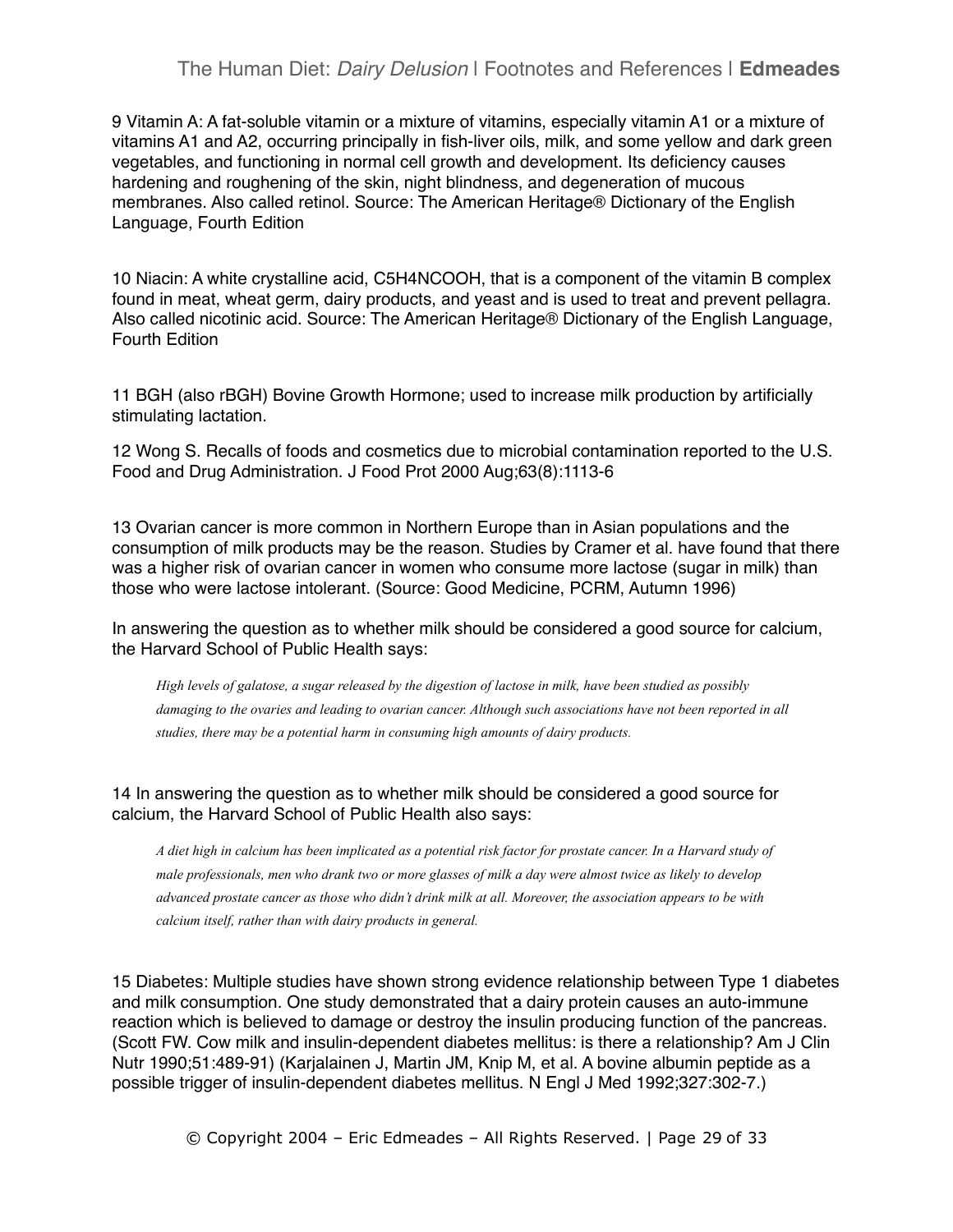<span id="page-29-0"></span>16 In the British Journal of Cancer 61 (3):456-9, March 1990, there was a report resulting from a large study in Norway (over 1400 people over 11 and half years) The study suggested that there was no association between the tumour from most cancers and milk ingestion. Lymphoma however, appeared to be clearly linked. Drinking just two or more glasses a day, or eating the equivalent amount, increased a subjects changes of developing lymphoma by 340%.

<span id="page-29-1"></span>17 Osteoperosis, "porous bones", is a disease that involves weakened bones. The Harvard School of Health reports that 25 million Americans (8.3% of the population) have osteoporosis and numerous reports indicate that hip fracture is significantly higher in countries with higher consumption levels of dairy products.

A Harvard Nurse's study, following 75000 women over 12 years, measuring hip-fracture incidence determined (a) that there was no preventative effect upon the occurrence of fractures and that (b) increased calcium intake through dairy products was associated with a higher risk of fracture. These findings were similar to those in another Australian study. Feskanich D, Willet WC, Stampfer MJ, Colditz GA. Milk, dietary calcium, and bone fractures in women: a 12-year prospective study. Am J Public Health 1997;87:992-7. (Australian study: 2. Cumming RG, Klineberg RJ. Case-control study of risk factors for hip fractures in the elderly. Am J Epidemiol 1994;139:493-505.)

<span id="page-29-2"></span>18 Acne: Dairy products certainly contribute to, if not cause, acne in adolescence despite decades old dogma to the contrary based on one small and flawed Chocolate Manufactures Association sponsored study. (Source: The McDougall Newsletter Vol. 2 Issue 11., November 2003)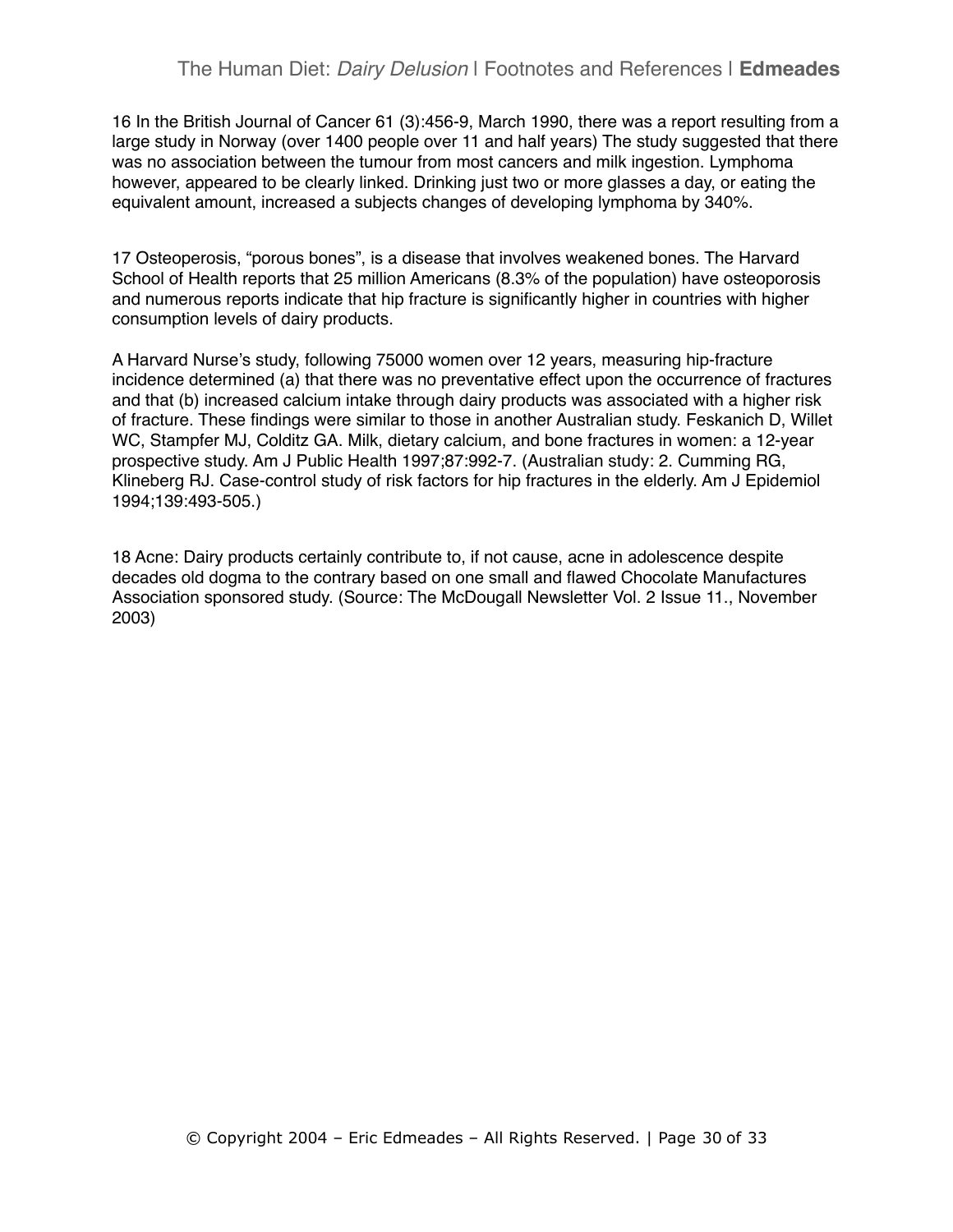<span id="page-30-0"></span>19 Crohn's: In 1996 the Director of the National Association for Colitis and Crohn's Disease said that the best way to describe Crohn's to someone not suffering from the disease was to have them remember their worse stomach flu and then imagine living with it every day.

In essence Crohn's takes place with the immune system attacks the lining of the gut, causing swelling and inflammation. Symptoms can be from mild to severe and include uncontrollable diarrhoea, stomach pains, vomiting and excruciating pain during digestion.

Although not yet accepted as fact, leading specialists are beginning to think that Crohn's may be caused by exposure to dairy products coming from cows suffering with Johne's Disease. Even Kennedy Dalziel, the Scottish surgeon who was first to clearly describe Crohn's guessed at this in 1913 when he wrote in the British Medical Journal 25 October 1913:1058-70) that the characteristics of Crohn's and Johne's disease were:

"so similar as to justify a proposition that the diseases may be the same."

Now, decades later, it has been determined that cows with Johne's Disease infect their milk with Mycobacterium paratuberculosis which, it appears, can infect humans that ingest these products and create irritable bowel syndrome and Crohn's Disease. The Journal of Clinical Microbiology 1992;30(12):3070-3073 said,

"It is reasonable to conjecture that M. paratuberculosis may be responsible for some cases of Crohn's disease."

#### Later that year they went on to say,

"Of 77 milk samples (taken from cows with Johne's disease), 11.6% were culture-positive (contained M. paratubercolosis)."

#### And then in 1993 they added,

"Mycobacterium paratuberculosis was isolated from tissue taken from patients with Crohn's disease and is implicated in the etiology of this disease."

#### And then, in February 1998 J Herman Taylor said in the British Medical Journal,

"Mycobacterium Paratuberculosis crosses the species barrier to infect and cause disease in humans."

#### And, N. Sung, Applied and Environmental Microbiology: 64(3), Mar 1998:

"Mycobacterium paratuberculosis is capable of surviving commercial pasteurization, when there are more than 10 bacteria per millilitre in raw milk."

#### D. Mishina, Proceedings National Academy of Sciences USA :93: September, 1996:

"Mycobacterium paratuberculosis RNA was found in 100% of Crohn's disease patients, compared with 0% of controls."

In The Paleo Diet, Loren Cordain postulates, and gives one indicative example, that a return to the original hominid way of life is an effective answer for Crohn's sufferers. The woman in his example experiences a 90% reduction in symptoms and after two years claims to be completely symptom free.

© Copyright 2004 – Eric Edmeades – All Rights Reserved. | Page 31 of 33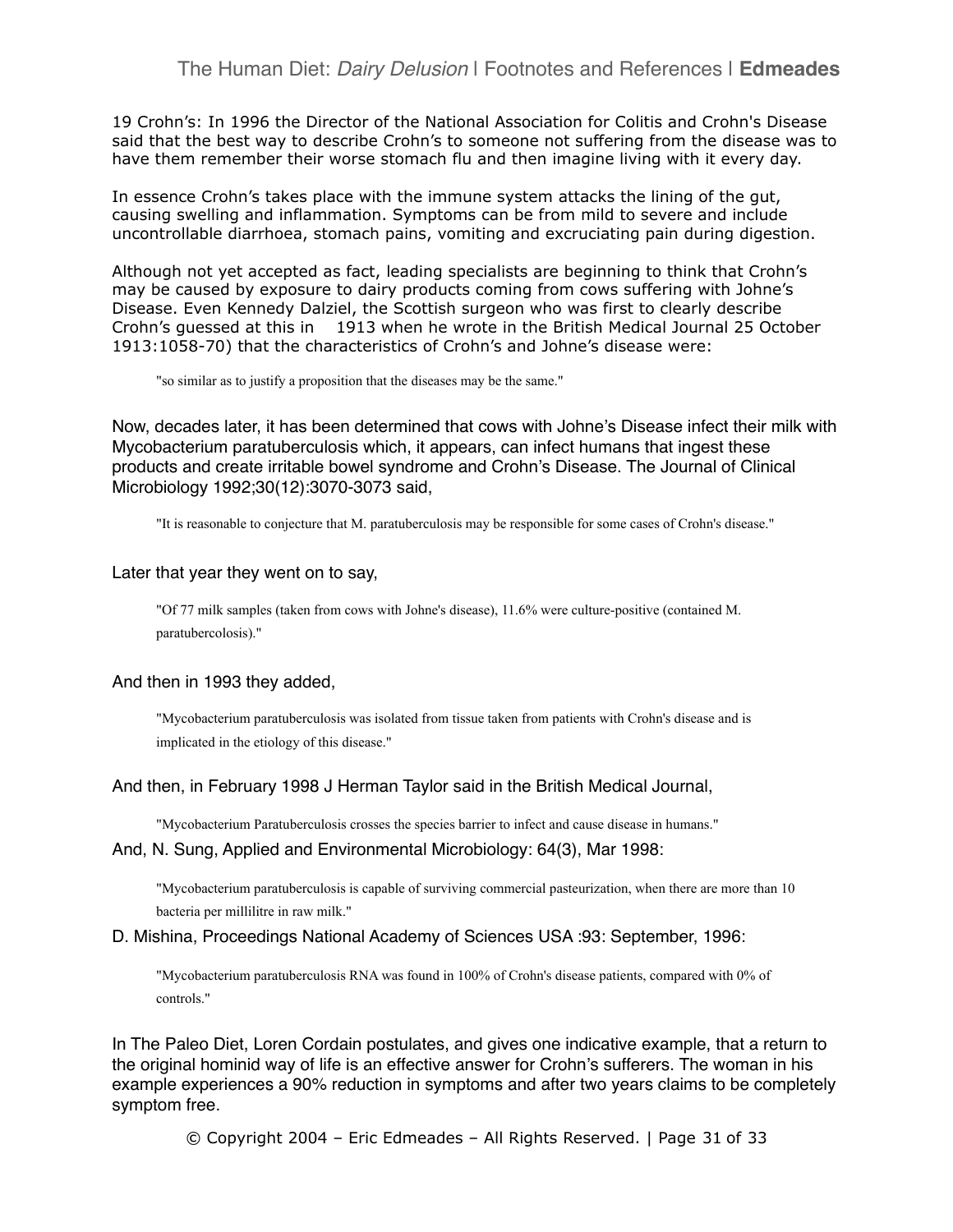#### <span id="page-31-0"></span>20 Dr. Robert M. Kradjian, MD (Berkeley), said in his open letter to his patients:

"A study from UCLA showed that over a third of all cases of salmonella infection in California, 1980-1983, were traced to raw milk. That'll be a way to revive good old brucellosis again, and I would fear leukemia too. (More about that later). In England and Wales, where raw milk is still consumed, there have been outbreaks of milkborne diseases. The Journal of the American Medical Assn. (251: 483, 1984) reported a multistate series of infections caused by Yersinia enterocolitica in pasteurized whole milk."

<span id="page-31-1"></span>21 Dr. Robert M. Kradjian, MD (Berkeley), said in his open letter to his patients:

As mentioned, the leukemia virus [which has been found in 3 of 5 cows in the United States] is rendered inactive by pasteurization. However, there can be Chernobyl-like accidents. One of these occurred in the Chicago area in April 1985. At a modern, large milk-processing plant an accidental "cross connection" between raw and pasteurized milk occurred. A violent salmonella outbreak followed, killing four and making an estimated 150,000 ill.

<span id="page-31-2"></span>22 International Journal of Cancer, April 15, 1989 reported that people drinking whole milk three or more times daily twice as likely to develop lung cancer compared with those never drinking whole milk.

<span id="page-31-3"></span>23 Humans and our now extinct human ancestors – upright walking primates.

<span id="page-31-4"></span>24 Homo robustus (circa 2.1 to 1.6 million years ago), for example, was named for the highly robust nature of their bone structure.

<span id="page-31-5"></span>25 Dairy milk contains 194mg of calcium while mother's milk contains 45mg.

<span id="page-31-6"></span>26 The article discusses the impact that excessive calcium intake has upon the bodies ability to absorb iron and zinc. The article quotes Dr. Sattar Hadi, assistant professor of medicine at Vanderblit Universty's Centre for Human Nutrition in Nashville, TN:

"Calcium has been shown to cause zinc deficiencies in elderly people."

<span id="page-31-7"></span>27 Drs. Devndra and Wilkin of Pennisula Medical School in Plymouth, England.